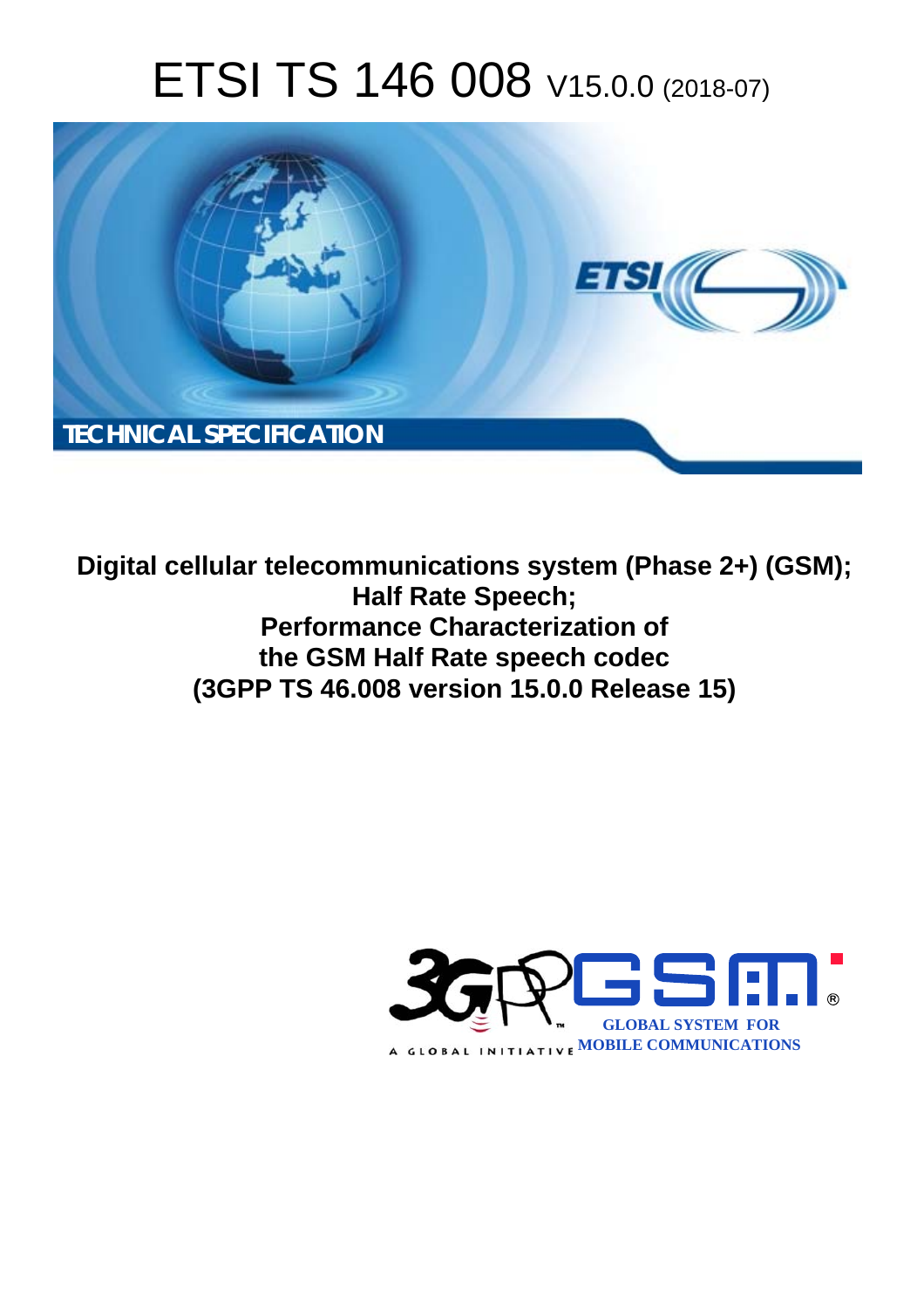Reference RTS/TSGS-0446008vf00

> Keywords GSM

#### *ETSI*

#### 650 Route des Lucioles F-06921 Sophia Antipolis Cedex - FRANCE

Tel.: +33 4 92 94 42 00 Fax: +33 4 93 65 47 16

Siret N° 348 623 562 00017 - NAF 742 C Association à but non lucratif enregistrée à la Sous-Préfecture de Grasse (06) N° 7803/88

#### *Important notice*

The present document can be downloaded from: <http://www.etsi.org/standards-search>

The present document may be made available in electronic versions and/or in print. The content of any electronic and/or print versions of the present document shall not be modified without the prior written authorization of ETSI. In case of any existing or perceived difference in contents between such versions and/or in print, the only prevailing document is the print of the Portable Document Format (PDF) version kept on a specific network drive within ETSI Secretariat.

Users of the present document should be aware that the document may be subject to revision or change of status. Information on the current status of this and other ETSI documents is available at <https://portal.etsi.org/TB/ETSIDeliverableStatus.aspx>

If you find errors in the present document, please send your comment to one of the following services: <https://portal.etsi.org/People/CommiteeSupportStaff.aspx>

#### *Copyright Notification*

No part may be reproduced or utilized in any form or by any means, electronic or mechanical, including photocopying and microfilm except as authorized by written permission of ETSI. The content of the PDF version shall not be modified without the written authorization of ETSI. The copyright and the foregoing restriction extend to reproduction in all media.

> © ETSI 2018. All rights reserved.

**DECT**TM, **PLUGTESTS**TM, **UMTS**TM and the ETSI logo are trademarks of ETSI registered for the benefit of its Members. **3GPP**TM and **LTE**TM are trademarks of ETSI registered for the benefit of its Members and of the 3GPP Organizational Partners. **oneM2M** logo is protected for the benefit of its Members.

**GSM**® and the GSM logo are trademarks registered and owned by the GSM Association.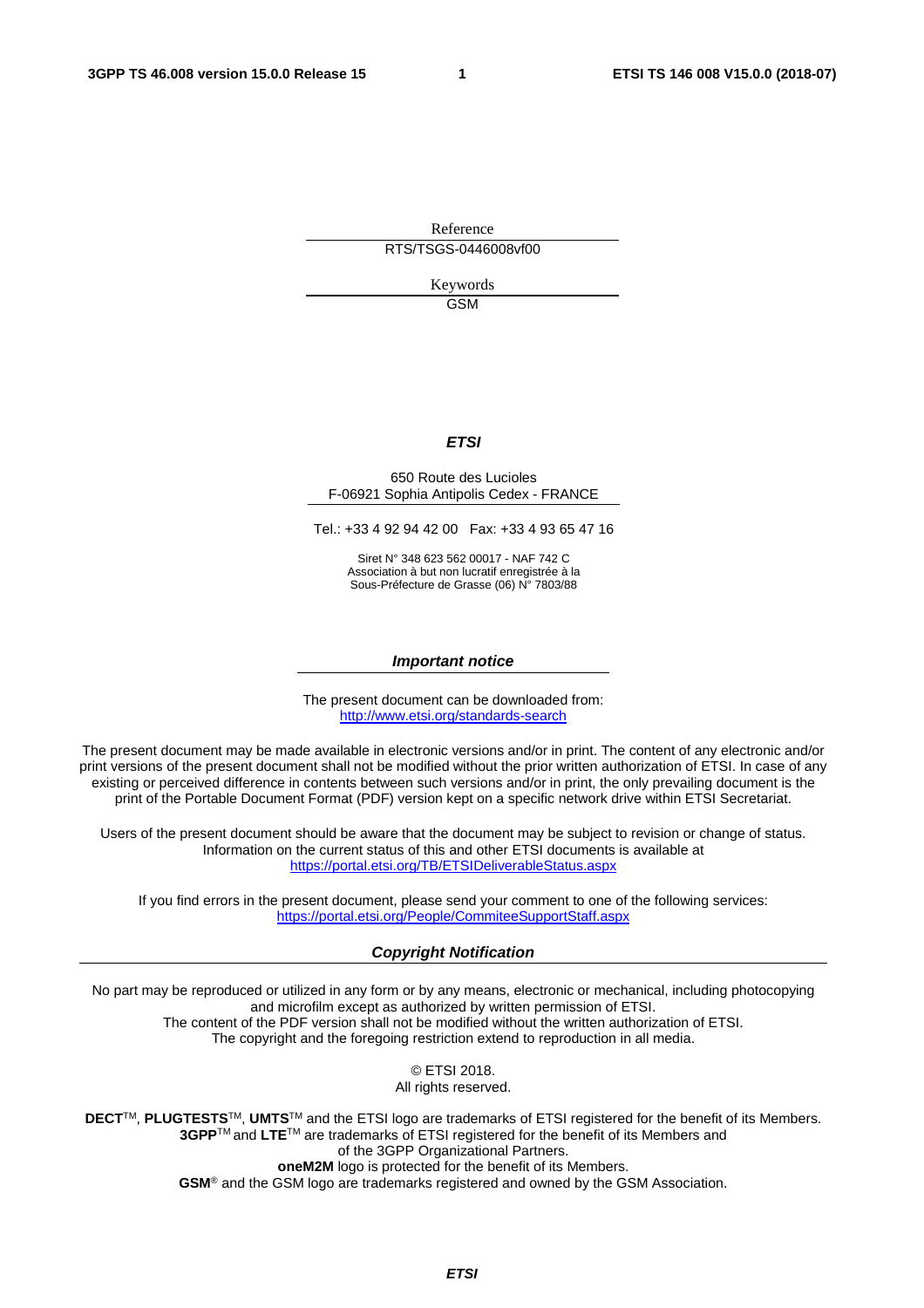## Intellectual Property Rights

#### Essential patents

IPRs essential or potentially essential to normative deliverables may have been declared to ETSI. The information pertaining to these essential IPRs, if any, is publicly available for **ETSI members and non-members**, and can be found in ETSI SR 000 314: *"Intellectual Property Rights (IPRs); Essential, or potentially Essential, IPRs notified to ETSI in respect of ETSI standards"*, which is available from the ETSI Secretariat. Latest updates are available on the ETSI Web server ([https://ipr.etsi.org/\)](https://ipr.etsi.org/).

Pursuant to the ETSI IPR Policy, no investigation, including IPR searches, has been carried out by ETSI. No guarantee can be given as to the existence of other IPRs not referenced in ETSI SR 000 314 (or the updates on the ETSI Web server) which are, or may be, or may become, essential to the present document.

#### **Trademarks**

The present document may include trademarks and/or tradenames which are asserted and/or registered by their owners. ETSI claims no ownership of these except for any which are indicated as being the property of ETSI, and conveys no right to use or reproduce any trademark and/or tradename. Mention of those trademarks in the present document does not constitute an endorsement by ETSI of products, services or organizations associated with those trademarks.

## Foreword

This Technical Specification (TS) has been produced by ETSI 3rd Generation Partnership Project (3GPP).

The present document may refer to technical specifications or reports using their 3GPP identities, UMTS identities or GSM identities. These should be interpreted as being references to the corresponding ETSI deliverables.

The cross reference between GSM, UMTS, 3GPP and ETSI identities can be found under [http://webapp.etsi.org/key/queryform.asp.](http://webapp.etsi.org/key/queryform.asp)

## Modal verbs terminology

In the present document "**shall**", "**shall not**", "**should**", "**should not**", "**may**", "**need not**", "**will**", "**will not**", "**can**" and "**cannot**" are to be interpreted as described in clause 3.2 of the [ETSI Drafting Rules](https://portal.etsi.org/Services/editHelp!/Howtostart/ETSIDraftingRules.aspx) (Verbal forms for the expression of provisions).

"**must**" and "**must not**" are **NOT** allowed in ETSI deliverables except when used in direct citation.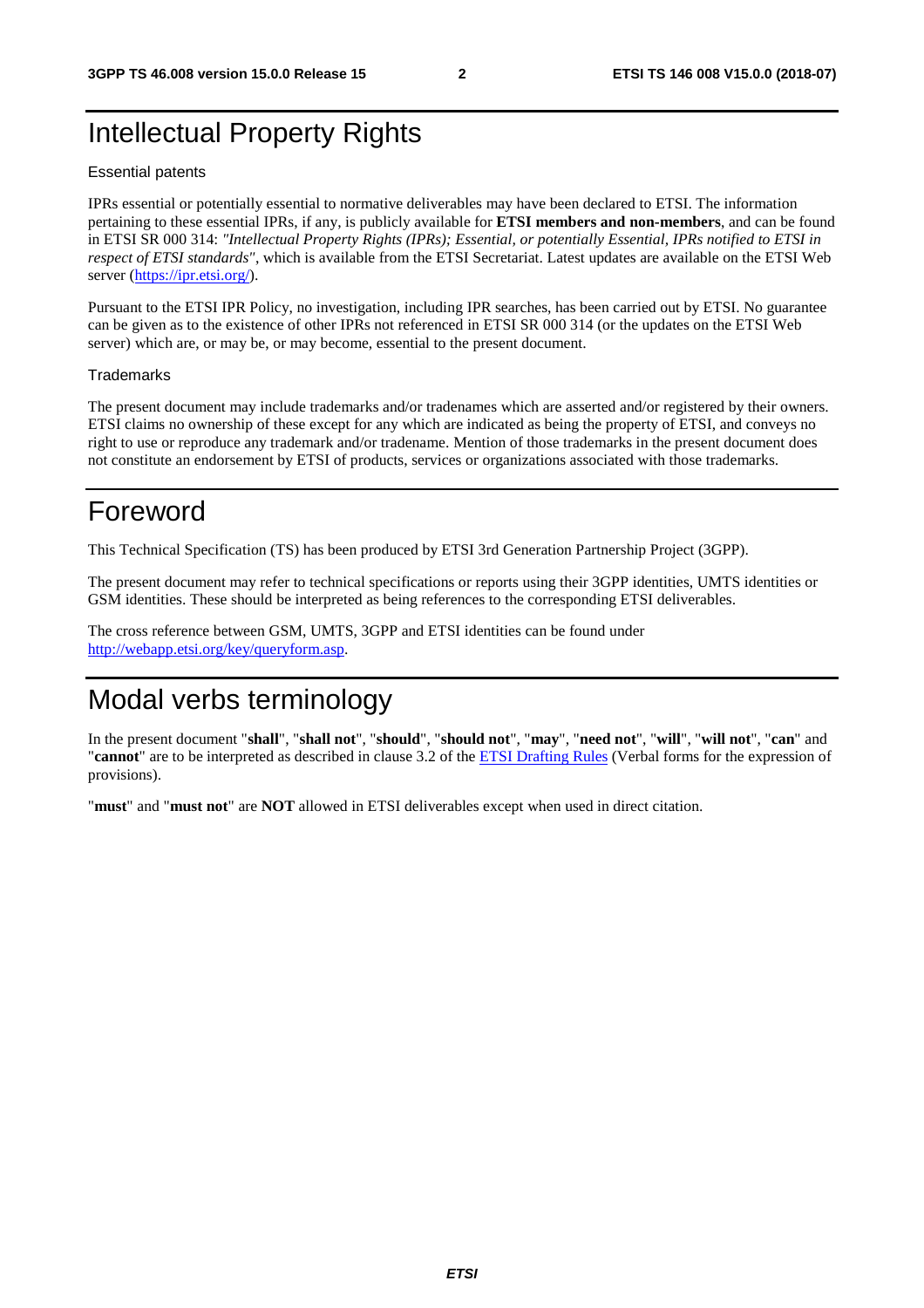$\mathbf{3}$ 

# Contents

| <b>Annex B:</b>      |  |
|----------------------|--|
| Annex A:             |  |
| 16.1<br>16.2<br>16.3 |  |
| 16                   |  |
| 15                   |  |
| 14                   |  |
| 13                   |  |
| 12                   |  |
| 11.4<br>11.5         |  |
| 11.3                 |  |
| 11.1<br>11.2         |  |
| 11                   |  |
| 10.2.5<br>10.2.6     |  |
| 10.2.4               |  |
| 10.2.2<br>10.2.3     |  |
| 10.2.1               |  |
| 10.2                 |  |
| 10<br>10.1           |  |
| 9                    |  |
| 8                    |  |
| 7.2.2                |  |
| 7.2.1                |  |
| 7.1<br>7.2           |  |
| 7                    |  |
| 6.1<br>6.2           |  |
| 6                    |  |
| 5                    |  |
| 4                    |  |
| 3                    |  |
| 2                    |  |
| -1                   |  |
|                      |  |
|                      |  |
|                      |  |
|                      |  |
|                      |  |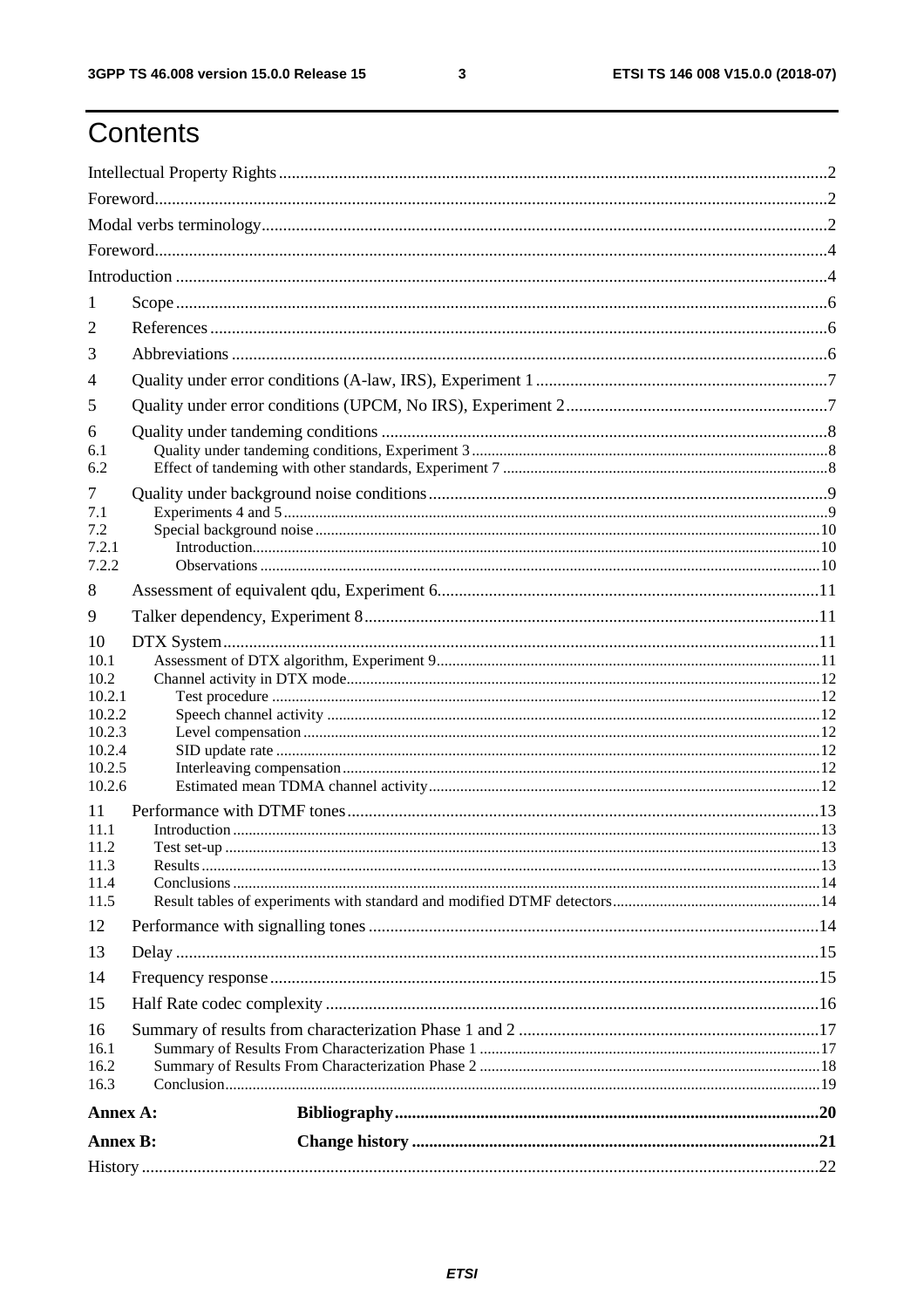# Foreword

This Technical Specification has been produced by the 3rd Generation Partnership Project (3GPP).

The contents of the present document are subject to continuing work within the TSG and may change following formal TSG approval. Should the TSG modify the contents of the present document, it will be re-released by the TSG with an identifying change of release date and an increase in version number as follows:

Version x.y.z

where:

- x the first digit:
	- 1 presented to TSG for information;
	- 2 presented to TSG for approval;
	- 3 or greater indicates TSG approved document under change control.
- y the second digit is incremented for all changes of substance, i.e. technical enhancements, corrections, updates, etc.
- z the third digit is incremented when editorial only changes have been incorporated in the document.

### Introduction

During five years of activity, the Traffic CHannel Half rate Speech (TCH-HS) Experts Group has produced a number of test plans and experiments to assess the performance of the candidate algorithms submitted for the GSM half rate standardization. An aid in this task was a large knowledge base made available from previous CCITT (now ITU-T) and ETSI activities on codec assessment (see annex A references 1) 2) 3) 4) 5)), plus the use of recommendations in the field (see annex A references 6) 7) 8)).

Here are reported 3 different phases of the standardization of the GSM half rate codec: Characterization Phase 1, Characterization Phase 2 and Verification phase. The selection of the codec candidate for the GSM half rate traffic channel was based on the results of the characterization phase 1. Test results reported hereafter are based on version 3.3 of the GSM half rate codec.

**Characterization Phase 1** (Experiments 1 to 5): For characterization Phase 1, C-simulations of the candidate codecs were used as hardware implementations were not available at that time. The simulations were produced by MOTOROLA (USA) and Ericsson (Sweden) with support by MATRA (France). The following experiments were carried out:

- Experiment 1: Quality under error conditions (A-law, IRS);
- Experiment 2: Quality under error conditions (UPCM, No IRS);
- Experiment 3: Quality under tandeming conditions;
- Experiment 4: Quality under background noise conditions (ACR);
- Experiment 5: Quality under background noise conditions (DCR).

**Characterization Phase 2** (Experiments 6 to 9): During Characterization Phase 2, a hardware implementation of the candidate algorithm was employed, provided by ANT (Germany). The following experiments were carried out:

- Experiment 6: Assessment of equivalent qdu;
- Experiment 7: Effect of tandeming with other standards;
- Experiment 8: Talker Dependency;
- Experiment 9: Assessment of DTX algorithm.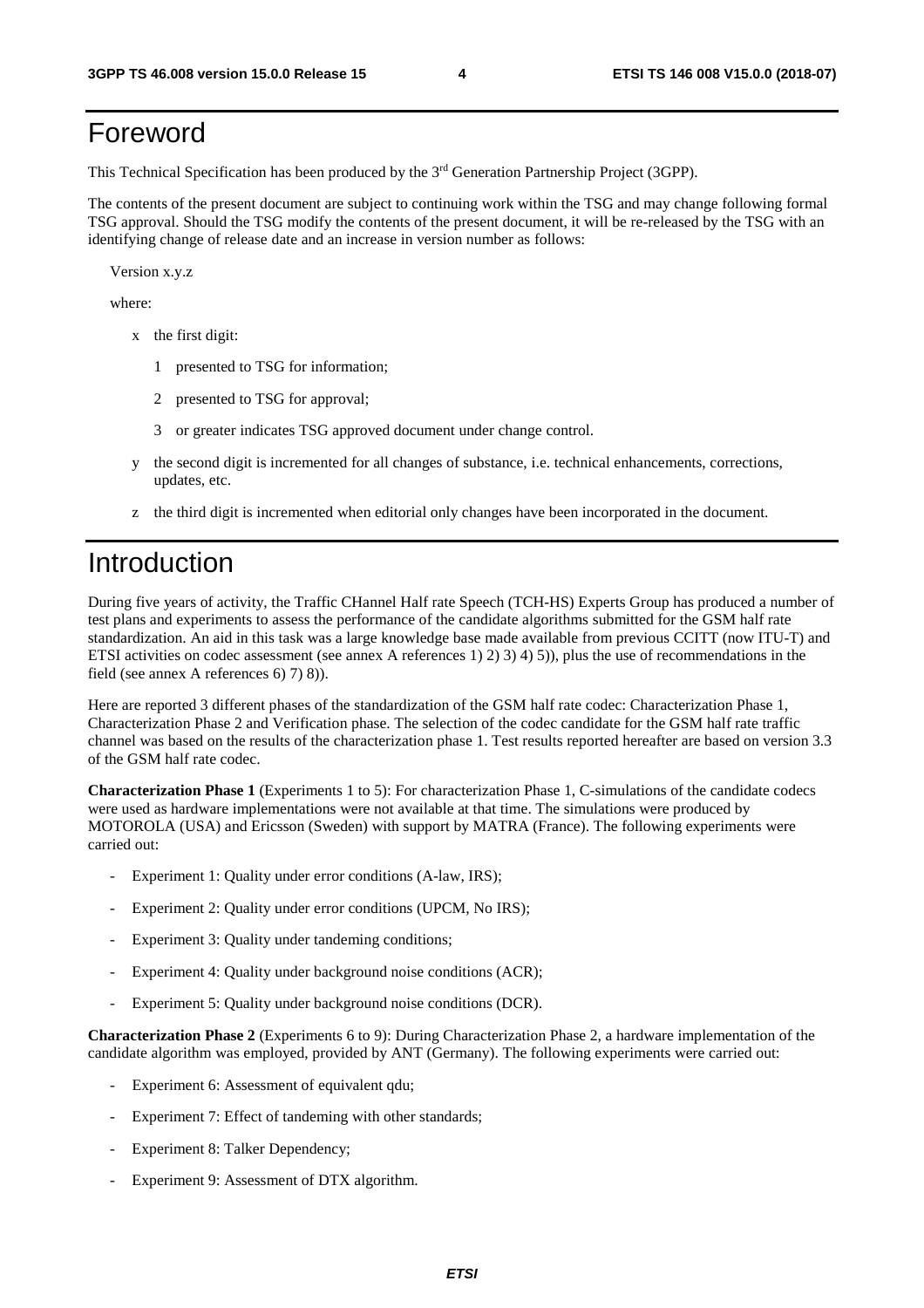**Verification phase:** Further tests accompanied characterization Phase 1 and 2 to obtain a better knowledge of the characteristics of the GSM half rate codec and its performance under different operational conditions:

- Special background noise;
- Channel activity in DTX mode;
- Performance with DTMF tones:
- Performance with signalling tones;
- Delay;
- Frequency response;
- Complexity.

For the characterization tests, a practical "indirect" method of performance comparison between different codecs was adopted, that utilizes the Modulated Noise Reference Unit (MNRU) (see annex A reference 7)) as a reference degradation in a subjective experiment including the codecs under test.

NOTE: The MNRU is a device designed for producing speech correlated noise that sounds subjectively like the quantizing noise produced by log-companded PCM codecs. The device is subjectively calibrated for Mean Opinion Scores (MOS) against  $Q$  dB (where  $Q$  is the ratio of the speech to speech-correlated noise power). The "Equivalent Q" of the codecs under test can then be found from the corresponding MOS on the calibration curve of the MNRU.

 It is well known that this procedure works as long as the reference degradation sounds similar to the degradation under test.

The MNRU provides the additional function of normalization across laboratories carrying out the same experiment, i.e. all MOS are converted to Equivalent Q (dB) and the results can be analysed statistically for differences between laboratories. An appropriate analysis of variance (ANOVA) was identified to evaluate the statistical significance of the experimental factors.

The aim was to show that the subjective performance of the GSM half rate algorithm is at least as good as that of the full rate codec over a selected set of conditions. To allow for experimental error, the half rate candidate had to perform better than 1 dB below the performance of the full rate (for the overall figure of merit) and better than 3 dB below the performance of the full rate for individual test conditions.

To model its use in a network, the half rate candidate codec had to be placed between either a ITU-T Recommendation G.711 [1] PCM coder and decoder, or a Uniform PCM, which provided the necessary A/D and D/A conversions. Source files of speech, produced either by using an "average" telephone set (called IRS - Intermediate Reference System) or a microphone showing a "flat" sending frequency characteristic (No IRS or "flat"), could then be processed through the different experimental conditions, for presentation to subjects in listening experiments. Among the different experimental conditions were error conditions at different input levels under both IRS A-Law PCM and No-IRS Linear PCM audio parts, tandeming conditions for different error patterns and background noise conditions. During all phases of testing, the host laboratory functions for the processing were provided by Aachen University of Technology (RWTH at Aachen, Germany).

The whole set of "individual" and "global" data, collected in Experiment 1 to Experiment 9 were extensively analysed and discussed within TCH-HS expert group; for each condition, the MOS (or DMOS for Experiment 5) were computed, separately for male and female speech, as well as averaged together, and the effects of different factors and their interactions were subject to analysis of variance (ANOVA). Within characterization Phase 1, conversion to Q values and weighted averages were calculated for the whole set of results, in order to assess that the global figure of merit of the GSM half rate algorithm meets the quality requirement.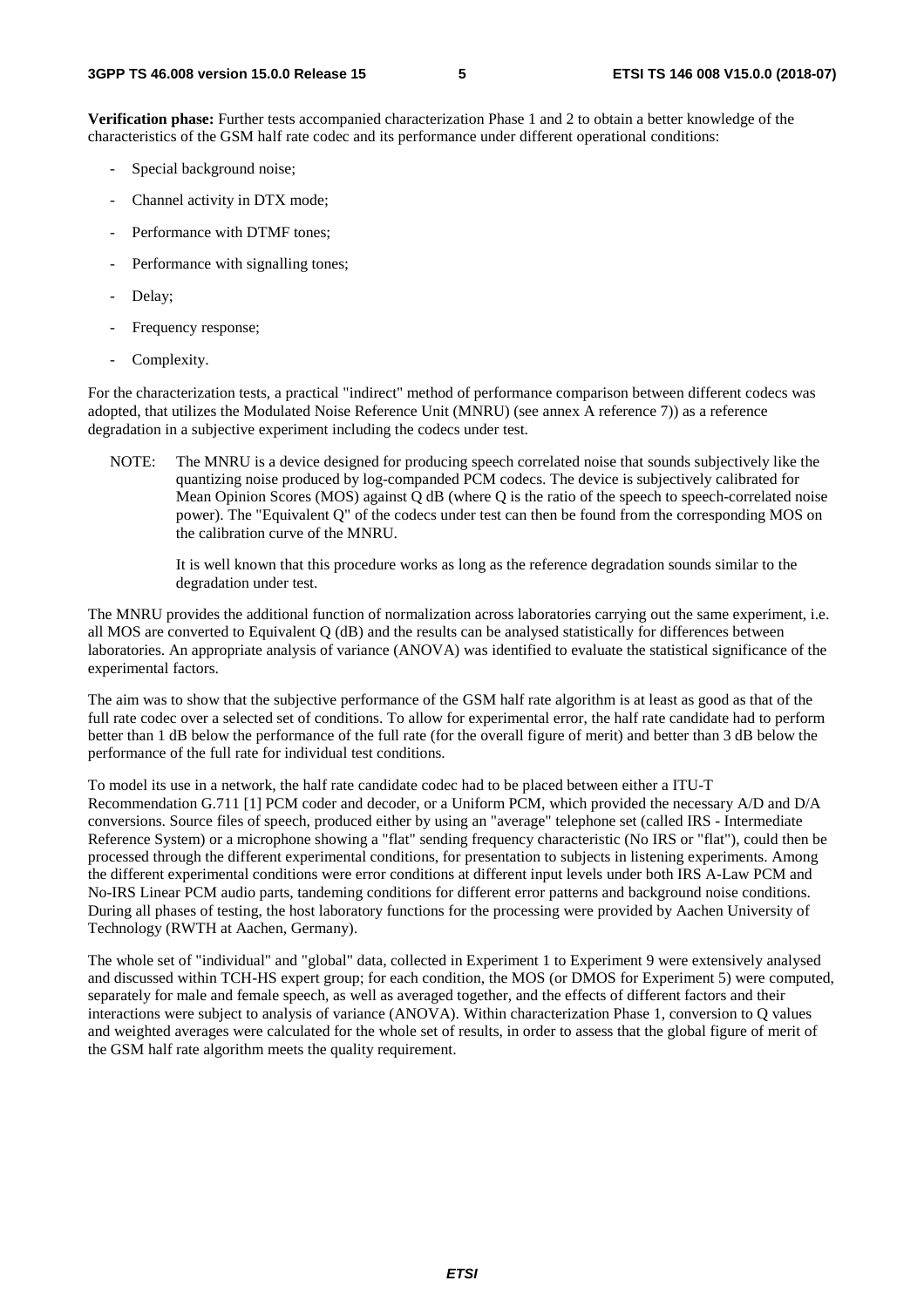# 1 Scope

The present document gives background information on the performance of the GSM half rate speech codec. Experimental results from the characterization and verification tests carried out during the selection process by the Traffic CHannel Half rate Speech (TCH-HS) expert group are reported to give a more detailed picture of the behaviour of the GSM half rate speech codec under different conditions of operation.

## 2 References

The following documents contain provisions which, through reference in this text, constitute provisions of the present document.

- References are either specific (identified by date of publication, edition number, version number, etc.) or non-specific.
- For a specific reference, subsequent revisions do not apply.
- For a non-specific reference, the latest version applies. In the case of a reference to a 3GPP document (including a GSM document), a non-specific reference implicitly refers to the latest version of that document *in the same Release as the present document*.
	- [1] ITU-T Recommendation G.711: "Pulse code modulation (PCM) of voice frequencies".
	- [2] ITU-T Recommendation G.726: "40, 32, 24, 16 kbit/s adaptive differential pulse code modulation".
	- [3] ITU-T Recommendation G.728: "Coding of speech at 16 kbit/s using low-delay code excited linear prediction".

### 3 Abbreviations

For the purposes of the present document, the following abbreviations apply:

| A/D            | Analogue to Digital                                                               |
|----------------|-----------------------------------------------------------------------------------|
| <b>ACR</b>     | <b>Absolute Category Rating</b>                                                   |
| <b>ANOVA</b>   | <b>ANalysis Of VAriance</b>                                                       |
| C/I            | Carrier-to-Interferer ratio                                                       |
| <b>CEPT</b>    | Conférence Européenne des Postes et Télécommunications                            |
| <b>CNI</b>     | <b>Comfort Noise Insertion</b>                                                    |
| D/A            | Digital to Analogue                                                               |
| <b>DAT</b>     | Digital Audio Tape                                                                |
| <b>DCR</b>     | <b>Degradation Category Rating</b>                                                |
| <b>DSP</b>     | <b>Digital Signal Processor</b>                                                   |
| <b>DTMF</b>    | Dual Tone Multi Frequency                                                         |
| <b>DTX</b>     | Discontinuous Transmission for power consumption and interference reduction       |
| EID            | <b>Error Insertion Device</b>                                                     |
| <b>ETSI</b>    | European Telecommunications Standards Institute                                   |
| <b>GBER</b>    | Average gross bit error rate                                                      |
| <b>GSM</b>     | Global System for Mobile communications                                           |
| <b>IRS</b>     | Intermediate Reference System, No IRS= rather flat                                |
| <b>HLCS</b>    | <b>Host Laboratory Control System</b>                                             |
| <b>ITU-T</b>   | International Telecommunication Union - Telecommunications Standardization Sector |
| <b>MNRU</b>    | Modulated Noise Reference Unit                                                    |
| <b>MOS</b>     | Mean Opinion Score                                                                |
| <b>MS</b>      | <b>Mobile Station</b>                                                             |
| <b>OVL</b>     | Overload point                                                                    |
| <b>PCM</b>     | <b>Pulse Code Modulation</b>                                                      |
| Q              | Speech-to-speech correlated noise power ratio in dB                               |
| qdu            | quantization distortion unit                                                      |
| <b>RPE-LTP</b> | Regular Pulse Excited codec with Long Term Prediction                             |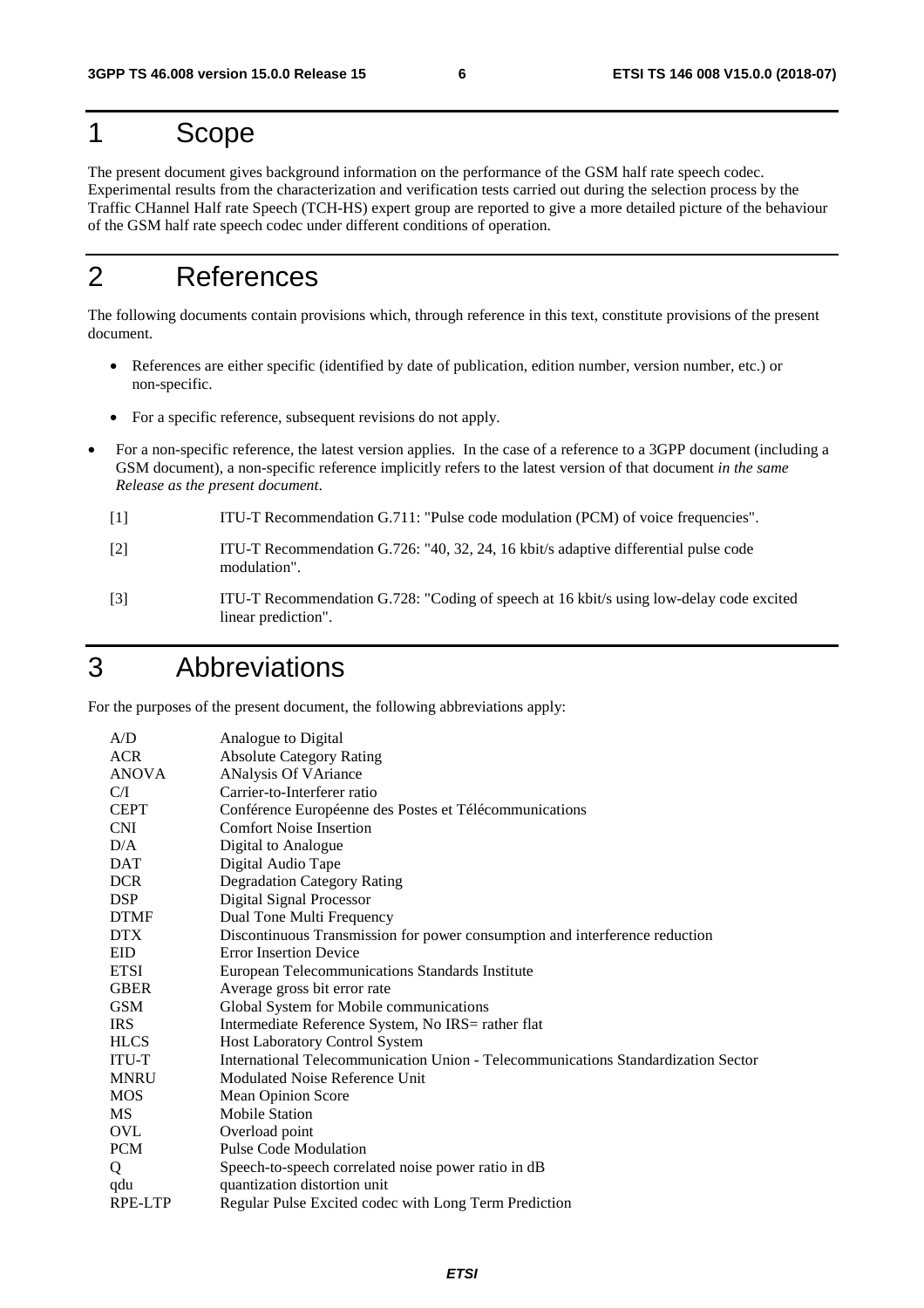| <b>SCD</b>    | <b>Signal Conditioning Device</b>      |
|---------------|----------------------------------------|
| <b>SFC</b>    | Sending Frequency Characteristic       |
| <b>SID</b>    | Silence Descriptor                     |
| <b>SMG</b>    | Special Mobile Group                   |
| <b>SNR</b>    | Signal to Noise Ratio                  |
| <b>TCH-HS</b> | Traffic CHannel Half rate Speech       |
| <b>TDMA</b>   | Time Division Multiple Access          |
| <b>UPCM</b>   | Uniform or Linear PCM                  |
| <b>VAD</b>    | Voice Activity Detector                |
| wMOPs         | Weighted Million OPerations per second |
|               |                                        |

Four different Error Patterns (EP0, EP1, EP2 and EP3) were used, where:

- EP0 without channel errors;
- EP1  $C/I=10$  dB; 5 % GBER (well inside a cell);
- EP2  $C/I = 7 dB$ ; 8 % GBER (at a cell boundary);
- EP3  $C/I = 4 dB$ ; 13 % GBER (outside a cell).

# 4 Quality under error conditions (A-law, IRS), Experiment 1

A listening-only test was chosen, adopting the Absolute Category Rating (ACR) method.

Subjective tests were carried out by BT (United Kingdom), CSELT (Italy), and Deutsche Telekom (Germany). Table 1 reports the results obtained in Experiment 1: each cell shows the difference in terms of equivalent Q values between the candidate and the full rate, negative values meaning worse performance than the full rate.

|                      | <b>Input Level</b><br>(dB relative to OVL) |         |         |  |  |  |  |  |  |  |  |
|----------------------|--------------------------------------------|---------|---------|--|--|--|--|--|--|--|--|
| <b>Error Pattern</b> | $-12$                                      | $-22$   | $-32$   |  |  |  |  |  |  |  |  |
| EP0                  | $-0.27$                                    | $-0.02$ | 0,34    |  |  |  |  |  |  |  |  |
| FP <sub>1</sub>      | $-0.26$                                    | $-0,86$ | $-0,59$ |  |  |  |  |  |  |  |  |
| FP <sub>2</sub>      | $-0.49$                                    | $-1,61$ | 1.14    |  |  |  |  |  |  |  |  |
| EP <sub>3</sub>      | $-0.39$                                    | 1.79    | 3,80    |  |  |  |  |  |  |  |  |

**Table 1: Results from experiment 1 (A-law, IRS)** 

NOTE: The figures in table 1 indicate DQ values in dB, where  $DQ = Q_{HR} - Q_{FR}$ .

In general, the candidate codec performed equally well or slightly worse than the full rate (in any case never exceeded the -3 dB limit).

# 5 Quality under error conditions (UPCM, No IRS), Experiment 2

A listening-only test was chosen, adopting the Absolute Category Rating (ACR) method.

Subjective tests were carried out by BT (United Kingdom), CSELT (Italy), and DEUTSCHE TELEKOM (Germany). Table 2 reports the results obtained in Experiment 2: each cell shows the difference in terms of equivalent Q values between the candidate and the full rate codec, negative values meaning worse performance than the full rate codec.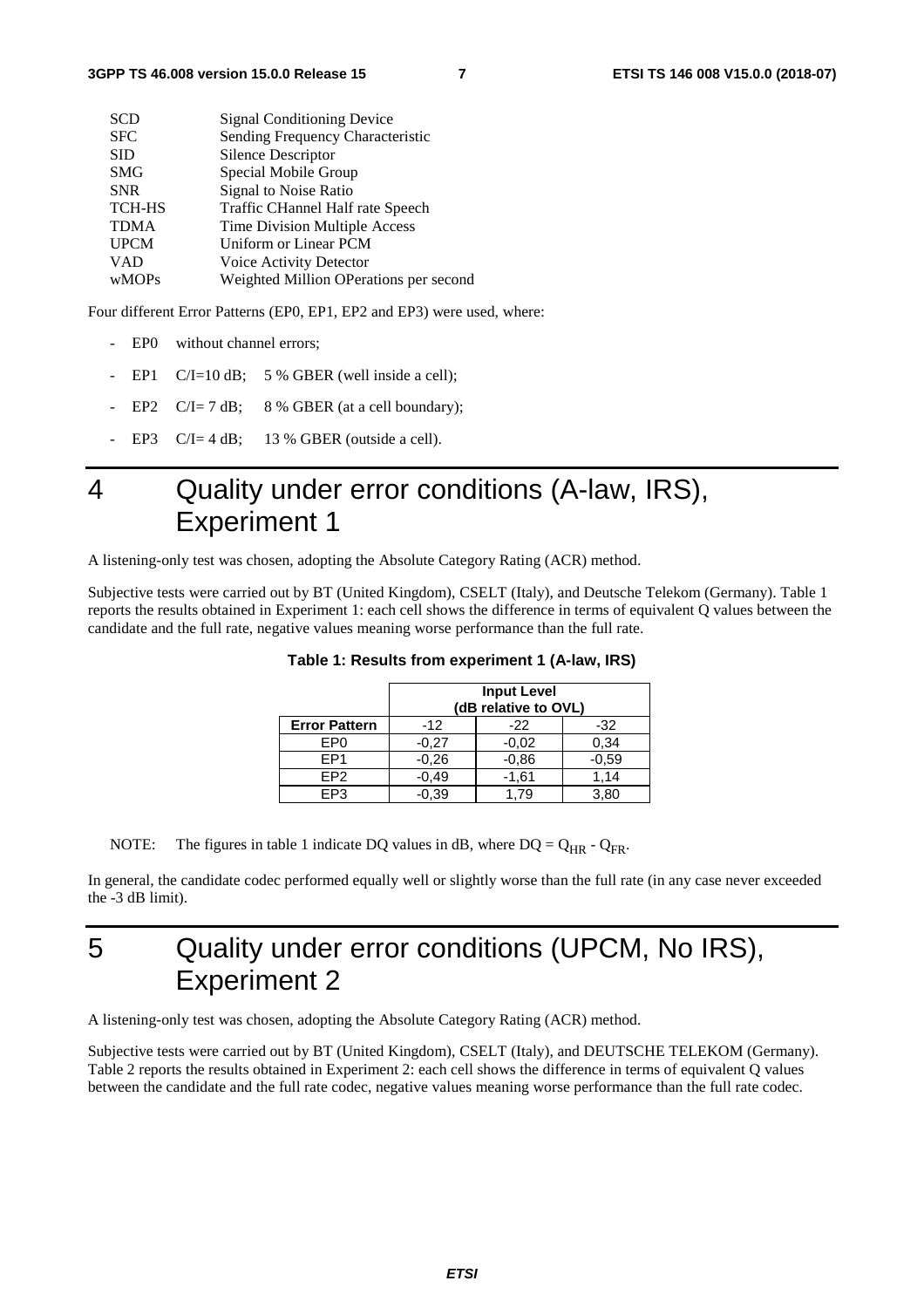|                      | <b>Input Level</b><br>(dB relative to OVL) |         |         |  |  |  |  |  |  |  |  |  |
|----------------------|--------------------------------------------|---------|---------|--|--|--|--|--|--|--|--|--|
| <b>Error Pattern</b> | $-12$                                      | $-22$   | $-32$   |  |  |  |  |  |  |  |  |  |
| EP <sub>0</sub>      | $-1,13$                                    | $-2,90$ | $-1,70$ |  |  |  |  |  |  |  |  |  |
| FP <sub>1</sub>      | $-3,72$                                    | $-1,72$ | $-1,21$ |  |  |  |  |  |  |  |  |  |
| FP <sub>2</sub>      | $-1,93$                                    | $-1.79$ | 0.69    |  |  |  |  |  |  |  |  |  |
| FP3                  | .79                                        | 1.49    | 3.59    |  |  |  |  |  |  |  |  |  |

#### **Table 2: Results from experiment 2 (UPCM, No IRS)**

NOTE: The figures indicate DQ values in dB, where DQ =  $Q_{HR}$  -  $Q_{FR}$ .

In general, the candidate codec performed equally well or slightly worse than the full rate (in one case, at -12 dB relative to Overload point (OVL) in EP1 condition,  $Q_{HR}$  -  $Q_{FR}$  exceeded the -3 dB limit).

# 6 Quality under tandeming conditions

#### 6.1 Quality under tandeming conditions, Experiment 3

A listening-only test was chosen, adopting the Absolute Category Rating (ACR) method. Subjective tests were carried out by BT (United Kingdom), CSELT (Italy), and DEUTSCHE TELEKOM (Germany). Table 3 reports the results obtained in Experiment 3: each cell shows the difference in terms of equivalent Q values between the candidate and the full rate, negative values meaning worse performance than the full rate.

|                         |                    | A-Law PCM (with IRS)<br>$DQ$ (dB) = (HR+HR)-(FR+FR) |         | Linear PCM (No IRS)<br>$DQ$ (dB) = (HR+HR)-(FR+FR) |         |         |  |  |  |  |  |  |
|-------------------------|--------------------|-----------------------------------------------------|---------|----------------------------------------------------|---------|---------|--|--|--|--|--|--|
|                         |                    | Input Level<br>(dB relative to OVL)                 |         | Input Level<br>(dB relative to OVL)                |         |         |  |  |  |  |  |  |
| Error<br><b>Pattern</b> | $-12$              | $-22$                                               | $-32$   | $-12$                                              | -22     | $-32$   |  |  |  |  |  |  |
| EP <sub>0</sub>         | $-0.14$<br>$-0.56$ |                                                     | $-0.03$ | $-5,20$                                            | $-5,43$ | $-3.89$ |  |  |  |  |  |  |
| EP <sub>1</sub>         | $-0.46$            | $-0.75$                                             | 0.49    | $-4.98$                                            | $-4.14$ | $-2,79$ |  |  |  |  |  |  |

**Table 3: Results from experiment 3 (Tandem Conditions)** 

NOTE: The figures indicate DQ values in dB, where  $DQ = Q_{HR} - Q_{FR}$ .

In general, two candidate codecs in tandem performed equally well or slightly worse than two full rate codecs in tandem for the A-Law IRS audio part, while in most cases exceeded the -3 dB limit for the Uniform PCM No IRS audio part.

In operating networks, A-law coding and decoding is performed between both speech processing steps in both mobile to mobile calls. Therefore, the results of real network configurations are expected to be somewhere in between the figures obtained using the A-law input speech material and those obtained using the linear PCM speech material for each condition.

### 6.2 Effect of tandeming with other standards, Experiment 7

The experiment was conducted in two different laboratories: BT (UK) and CNET (France).

The following standards were tandemed with the half rate codec in this experiment: half rate, full rate, ITU-T Recommendation G.726 [2] (at 32 kbit/s) and G.728 [3]. Both possible orders of tandeming were tested for each of these cases, in both error free and EP1 conditions. The error pattern EP1 was only applied to the full and half rate codecs.

The main conclusion that can be drawn is that the performance is always better when the half rate codec follows the other codec in the tandeming chain. This effect is most pronounced at the higher speech input level (12 dB below overload point).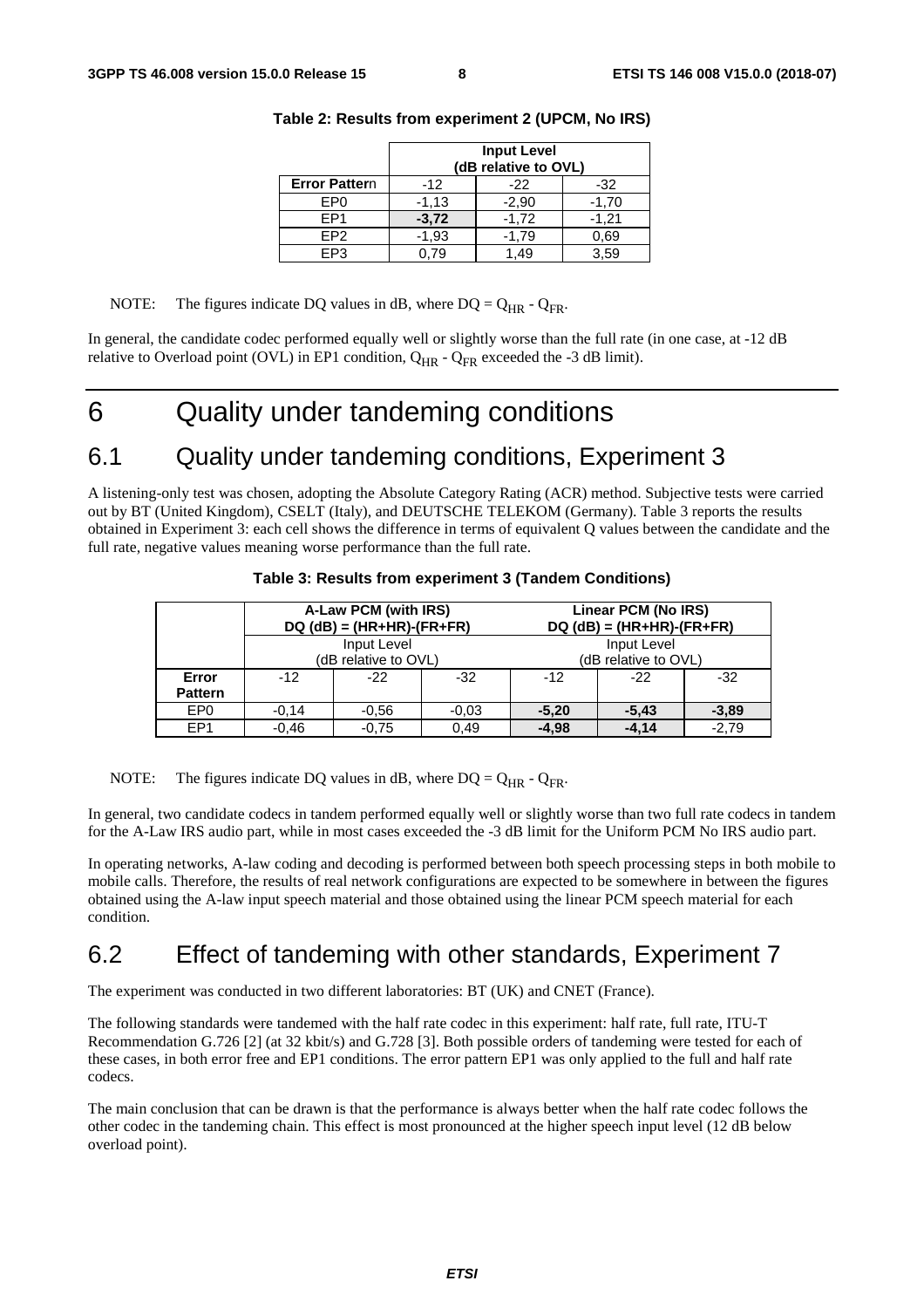# 7 Quality under background noise conditions

#### 7.1 Experiments 4 and 5

International subjective test programs have been conducted in the past, by both the ITU and ETSI, to investigate the effects of environmental noise. This has proved to be a difficult area to evaluate, and more satisfactory methodologies are continually being sought to improve the accuracy of these tests. Several methodologies have been used recently to investigate this factor:

- a) the ACR (Absolute Category Rating) method using the classical Quality scale (second selection phase of the GSM half rate speech coding algorithm candidate, 1992);
- b) the ACR method using the Listening Effort scale (second pre-selection test of the GSM Half Rate candidate, 1992);
- c) the DCR (Degradation Category Rating) method such as in the ITU-T test methodology for the 16 kbit/s and 8 kbit/s speech coders which is an adapted version of the standard DCR procedure (described in ITU-T Recommendation P.80) and where several types of noise at different Signal-to-Noise ratios were evaluated in a unique experiment;
- d) the DCR procedure adapted such as in the first pre-selection phase of testing for the GSM half rate candidates in 1991, where only one distinct noise has been tested in the same experiment in order to prevent the noise from being the predominant factor within the test; two experiments were, then, designed to take into account two types of noise: babble noise at a SNR of 30 dB and vehicle noise at a SNR of 10 dB.

Analysis of results gathered from these four experimental designs led to the conclusion that the last procedure - DCR test per noise (d) - is the most appropriate one to study the effects of environmental noise on a codec's behaviour.

For the final characterization phase of testing, it was decided to follow up two methodologies: the ACR and the DCR methods, i.e. to formally compare two distinct modes of collecting the subjects' responses with exactly the same experimental test plan (four 24 x 24 interleaved graeco-latin squares). The following environmental noises were considered of interest: office babble, vehicular, and traffic.

A listening-only test was chosen, adopting, for Exp. 4, the Absolute Category Rating (ACR) method, and subjective tests were carried out by BT (United Kingdom) and DEUTSCHE TELEKOM (Germany), while a modified version of the Degradation Category rating (DCR) was agreed for Exp. 5, and subjective tests were carried out by CNET (France) and CSELT (Italy).

Table 4 and 5 report the results obtained in experiment 4 and 5, respectively: each cell shows the difference in terms of equivalent Q values between the candidate and the full rate, negative values meaning worse performance than the full rate.

| <b>Noise</b>                | <b>Office Babble</b> | <b>Vehicular</b> | <b>Traffic</b> |
|-----------------------------|----------------------|------------------|----------------|
| Low noise                   | $-0.78$              | $-2,19$          | $-1.06$        |
| <b>High Noise</b>           | $-1,75$              | $-0.87$          | $-1,25$        |
| Low Noise<br>Tandem         | $-1,75$              | $-2.38$          | $-2.66$        |
| <b>High Noise</b><br>Tandem | $-2.99$              | $-4.10$          | $-3.09$        |

#### **Table 4: Results from experiment 4 (ACR)**

NOTE: The figures indicate DQ values in dB, where DQ =  $Q_{HR}$  -  $Q_{FR}$ .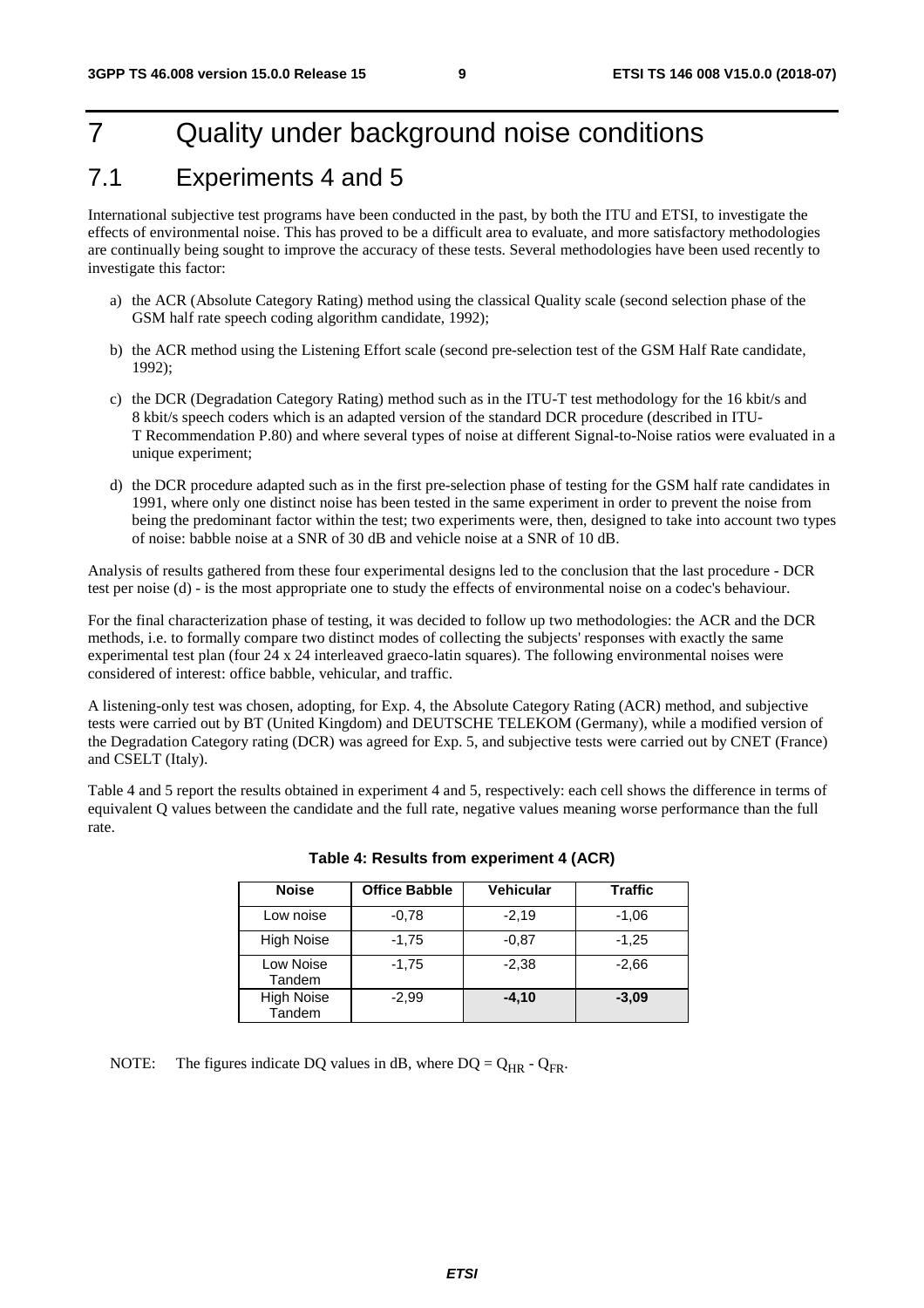| <b>Noise</b>                | <b>Office Babble</b> | <b>Vehicular</b> | <b>Traffic</b> |
|-----------------------------|----------------------|------------------|----------------|
| Low noise                   | $-2,10$              | $-2,96$          | $-4.53$        |
| <b>High Noise</b>           | $-2,79$              | $-2,83$          | $-2.04$        |
| Low Noise<br>Tandem         | $-4,03$              | $-4.39$          | $-5.31$        |
| <b>High Noise</b><br>Tandem | $-4.96$              | $-5.85$          | $-5,68$        |

**Table 5: Results from experiment 5 (DCR)** 

NOTE: The figures indicate DQ values in dB, where  $DQ = Q_{HR} - Q_{FR}$ .

The main conclusion that can be drawn is that the performance of the half rate codec is (always) worse than that of the full rate, the amount of perceived degradation, in terms of DQ in dB, depending on the method chosen for the test (DCR being clearly more discriminant than ACR). Such background noise effect is most pronounced in tandem conditions.

#### 7.2 Special background noise

#### 7.2.1 Introduction

Some informal listening sessions were carried out to further investigate background noise effects. Speech samples from four different talkers were electronically mixed (at 3 different Signal-to-Noise Ratios; 5 dB, 10 dB, and 20 dB) with a wide range of different background noises, reflecting the following types of environment:

- Industrial Setting:
- Babble (offices and public places such as airports);
- Trains:
- Cars and Lorries;
- Roadside.

These were processed through a simulation of the Half Rate codec (with no DTX) and were listened to (on an informal basis) under controlled listening conditions using headphones.

No formal method of voting or opinion collation was employed; observations were simply noted.

#### 7.2.2 Observations

At the lower Signal-to-Noise Ratios, the speech was often unintelligible without considerable concentration and effort on the part of the listener. In some cases, even where the listener was familiar with the speech material, it was impossible to understand some parts of the speech.

The codec had the effect of making the background noises sound "babbley", which, for example, made most background noises sound more "busy". This effect was particularly bad at 5 dB SNR. At 10 dB, the listening was more comfortable although parts of it were still difficult to understand. At 20 dB the speech was clearly understandable, although the noise was still "babbley".

For the -12 dB and -22 dB input levels, peak clipping also distorted the speech. Understandably, this effect was worse for the higher input level and for the higher Signal-to-Noise Ratios.

It must be particularly remembered when considering these results that the listening was informal and used headphones, not a handset. Also, the use of electrically summed speech and noise will not give the same results as would have been obtained if the speech used had actually been recorded in the noisy environment.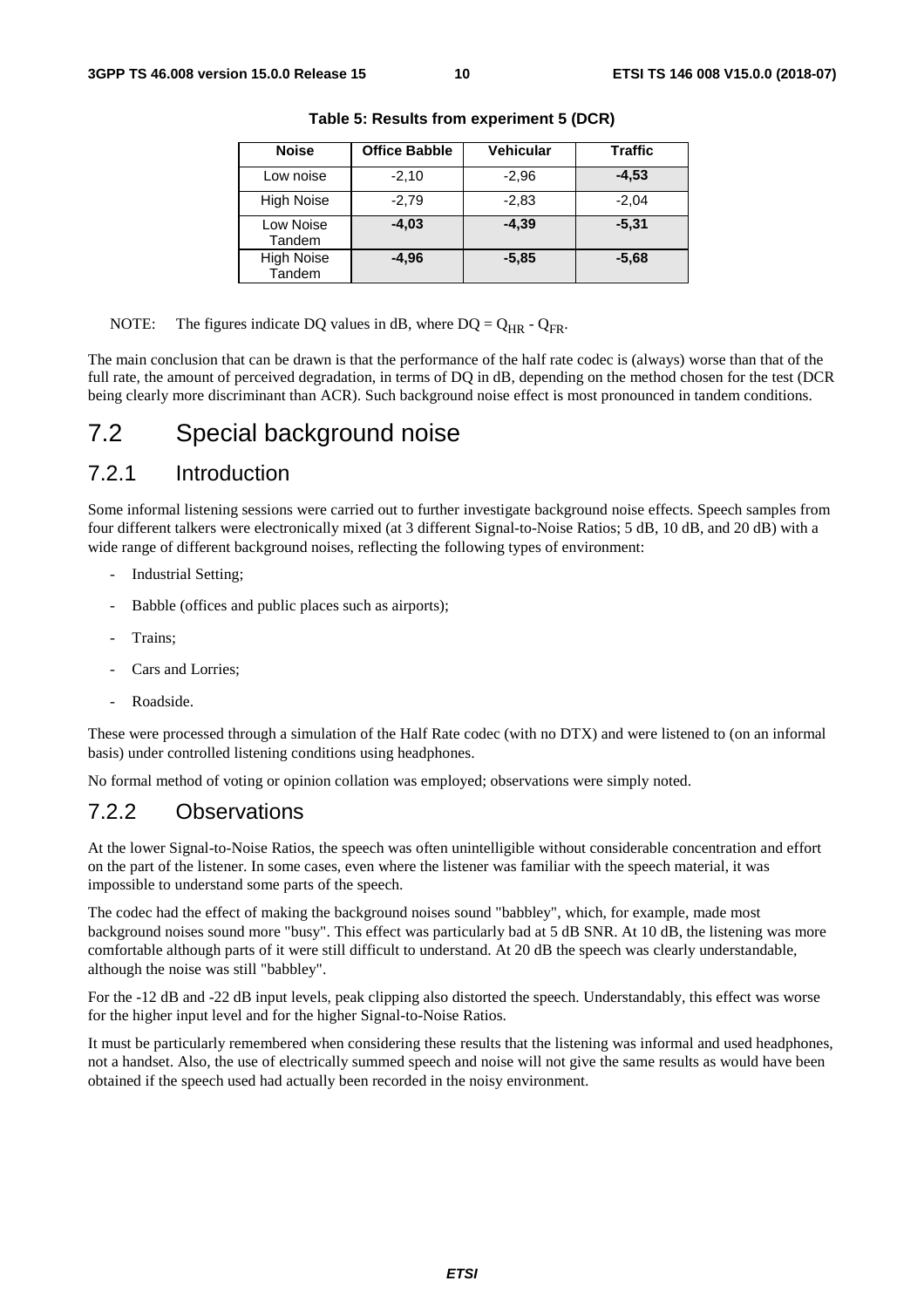# 8 Assessment of equivalent qdu, Experiment 6

The experiment on the assessment of qdu was designed to assess the half rate codec performance, in error free conditions, in terms of Equivalent Quantization Distortion Units (qdu) as defined by the ITU-T. Two laboratories performed the experiment (CSELT and DEUTSCHE TELEKOM) and the following conclusions were drawn from their results:

a) For single encoding, the half rate codec was judged to be statistically equivalent to the full rate. Similar planning rules could therefore be applied to both algorithms if the configuration is not mobile-to-mobile. The figure of equivalent qdu for the half rate codec was found to lie somewhere between 8 and 16 qdu. A more precise figure could not be determined due to differences in the results from the two laboratories.

 (It is reminded that for the full rate an "average" figure of 7-8 qdu was indicated by SCEG to GSM, after considering test results showing values between a minimum of 4-5 qdu and a maximum of 21-22 qdu).

b) For tandemed conditions, a statistically significant difference in performance between the half and full rate codecs was detected in one of the two laboratories. The results confirmed that a noticeable degradation in speech quality in mobile-to-mobile connections is likely.

Generally, both the Half- and Full-Rate showed a worse performance than the other standards (ITU-T Recommendations G.711 [1], G.726 [2], at 32 kbit/s, and G.728 [3]) included in the experiment.

## 9 Talker dependency, Experiment 8

From the results obtained in the two laboratories which conducted this experiment, the performance of any given condition undoubtedly varies from talker to talker.

The existence of this talker dependency has been confirmed by a further analysis applied to the results from the first phase of characterization testing.

Under error free conditions, it was shown in the tests carried out, that the talker dependency for the half rate codec is similar to that for the full rate.

# 10 DTX System

#### 10.1 Assessment of DTX algorithm, Experiment 9

The four laboratories who performed the subjective evaluation of DTX functions concentrated their expert listening on the following effects, using conversational speech;

- Voice Activity Detection (VAD); and
- Comfort Noise Insertion (CNI).

For this, the speech material available was monitored for the following effects:

- speech clipping;
- noise quality;
- noise contrast.

The tests showed that malfunctions of the VAD and the CNI were only predominant with low SNRs. The VAD functions appeared to work well in most situations (i.e. rather little clipping). In many situations, the Comfort Noise Insertion did not operate properly, being poorly matched in terms of quality and/or level. The DTX performed better with hand-held terminals relative to its performance with hands-free.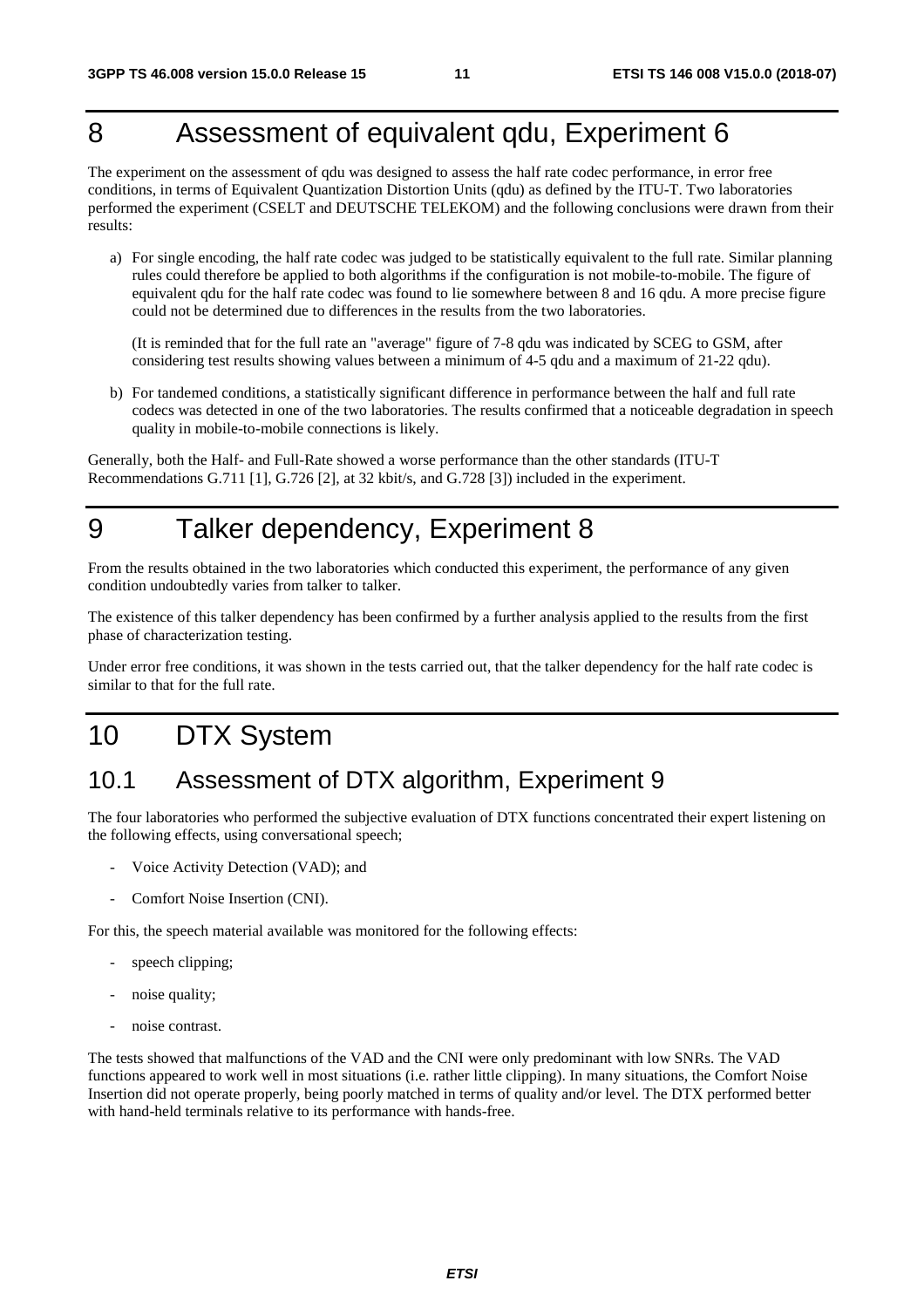# 10.2 Channel activity in DTX mode

#### 10.2.1 Test procedure

Speech material recorded during testing of the full rate DTX system was processed through the codec/DTX hardware. This material comprised real conversations in the English, French, German and Italian languages. The activity of the VAD algorithm was measured for all 480 conversations. The mean channel activity was then calculated by means of a software simulation of the TX DTX handler.

#### 10.2.2 Speech channel activity

The percentage of speech frames scheduled for transmission by the radio sub-system (subsequently referred to as the speech channel activity) varied significantly between conversations. Speech channel activities ranged from 35 % to 85 % for individual sides of a conversation. For this reason, it was not possible to identify any significant trends in the results with regard to terminal type and environmental conditions. The mean speech channel activity, measured over all 480 conversations, was approximately 55 %.

#### 10.2.3 Level compensation

During the expert listening, it was found that the speech material had been processed at a level 6,5 dB below the original recorded level. However, the activity of the basic VAD algorithm rises approximately 0,5 % per dB increase in input level. To compensate for this, a factor of 3 % must be added to the speech channel activity estimate.

#### 10.2.4 SID update rate

The DTX handler simulation used a SID update period of 480 ms. The SID update rate has subsequently been reduced to 240 ms. This modification will raise the speech channel activity by approximately 2 %.

#### 10.2.5 Interleaving compensation

The channel measurements were calculated on a signal frame basis. However, the use of interleaving (depth 4) implies that the TDMA activity will be approximately 2 % higher than the signal frame activity.

#### 10.2.6 Estimated mean TDMA channel activity

The estimated mean TDMA channel activity is shown in table 6.

#### **Table 6: Calculation of mean TDMA channel activity**

| speech channel activity     | 55 % |  |  |  |  |  |
|-----------------------------|------|--|--|--|--|--|
| level compensation          | 3%   |  |  |  |  |  |
| 240 ms SID update period    |      |  |  |  |  |  |
| interleaving compensation   | 2%   |  |  |  |  |  |
| total TDMA channel activity | ) O/ |  |  |  |  |  |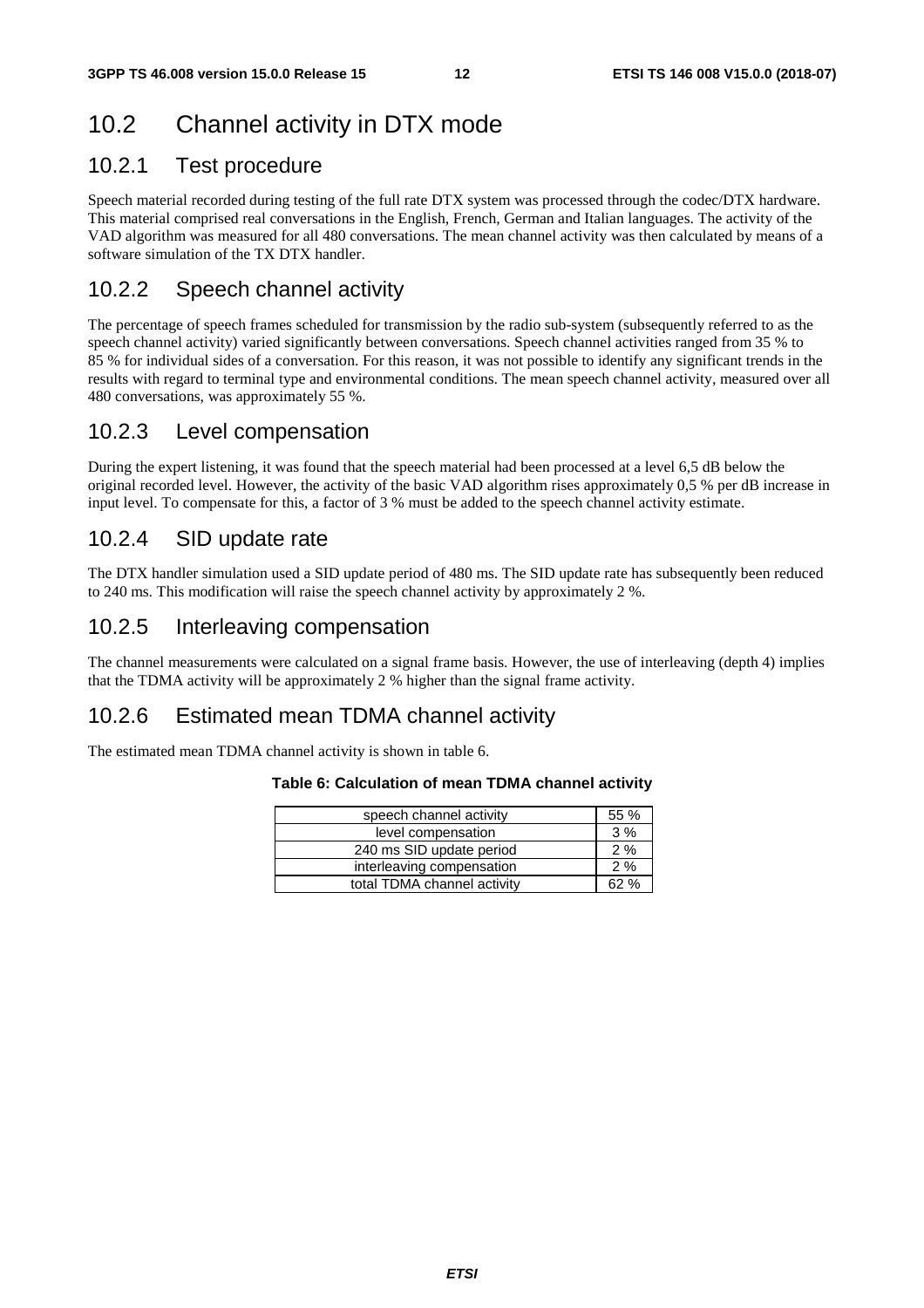# 11 Performance with DTMF tones

#### 11.1 Introduction

In the fixed telephone system, DTMF (Dual Tone Multi Frequency) signals are transmitted in the speech channel for signalling. This has led to the use of DTMF tones for applications such as the control of answering machines and mail/messaging boxes. In the GSM system, the handling of these signalling tones is dependant on the direction the signal is travelling. If it is in the uplink (from the mobile station to the network), the signalling channel is used, rather than the speech channel. In the downlink (from the network to the mobile station), these tones are carried in the speech channel. Even though it was not a requirement for the half rate speech channel to be able to carry these tones in the downlink, their transmission was tested.

#### 11.2 Test set-up

16 DTMF signals are defined representing the 10 numeric keys, the characters "A", "B", "C", "D", "\*" and "#". Each digit consists of two sine signals of distinctive frequencies, one chosen out of 4 values from the low frequency group (or row frequency), and one out of the 4 values from the high frequency group (column frequency). Both frequencies are sent simultaneously ideally with same amplitude and at exact frequency values. For practical use, certain tolerances of the frequencies and of the signal amplitudes are specified.

A DTMF receiver must be capable of detecting these tones. It should detect all the DTMF tones even under noisy conditions or when speech is present. Also, it should not interpret other signals from the voice band as valid tones. The tones can only be distinguished by their specific frequency and amplitude composition so it is important, if they are to be recognized by the half rate system, that they conform to the CEPT recommendation T/CS 46-02 (1985). Among others, the difference in the amplitudes of the 2 components (twist) shall not exceed 6 dB. The minimum signal length from sending unit is 75 ms while a 40 ms signal should be detected at the receiver side. Pauses from the generator shall last 65 ms while the receiver shall detect 20 ms.

The DTMF tests were done at nominal frequencies with different pulse and pause duration and different amplitude levels on a PC based set-up. DTMF signal files were generated by means of a DTMF software package for the 16 signals with 10 samples for each tone. After processing with the HR-codec software, the result files were input to a DSP based hardware with a standard DTMF recognition S/W meeting CEPT requirements. All experiments were done also with modified DTMF receiver software. The tables in subclause 11.5 list the number of recognized tones.

All dB values mentioned are for each individual component of the DTMF signal, with reference to the overload point.

#### 11.3 Results

The results of the test with a standard DTMF detector are shown in table 7. Even at ideal conditions with nominal DTMF signal frequencies, no additional signals in the speech band, and error free transmission, the recognition is poor after processing. Only with a relatively high level of -12 dB and a tone length of 80 ms is a 100 % recognition achieved. Under all other conditions at least one tone shows severe problems. There is no linearity in this experiment, e.g. "4" is recognized well at -18 dB level but very poor at -22 dB while "7" shows the opposite behaviour. Also, when the twist is reversed, the results differ in ways which depend on the code being transmitted. The recognition of very short tones (40 ms) is not acceptable, and the longer tones (120 ms) are problematical too.

A reason for the poor behaviour might be a time dependent twist generated by the GSM Half Rate codec when one of the two components develops differently from the other due to the non-linear behaviour of the codec. For more than 40 ms the twist at certain DTMF tones was observed to be greater than 6 dB and thus out of the allowed range of the specification of standard DTMF receivers. In experiment (h) with -12/-18 dB signals and 120 ms tones, 10 inputs of "A" resulted in 12 recognitions. A slow oscillation of the signal amplitudes may have generated a twist of more than 6 dB for longer than 20 ms. This made the detector observe a valid pause and a new tone, increasing the number of detected tones above the number of input tones. This might have happened also for other tones under the condition (h) where e.g. 10 detected tones may result of 8 correct detections, a double detection from one input and one failure. The test equipment could not decide such effects - as also in practise just the result counts. At 80 ms twist signals, such slow oscillations do not have the same effect because under no condition a valid 2nd tone can be detected (40+20+40>80).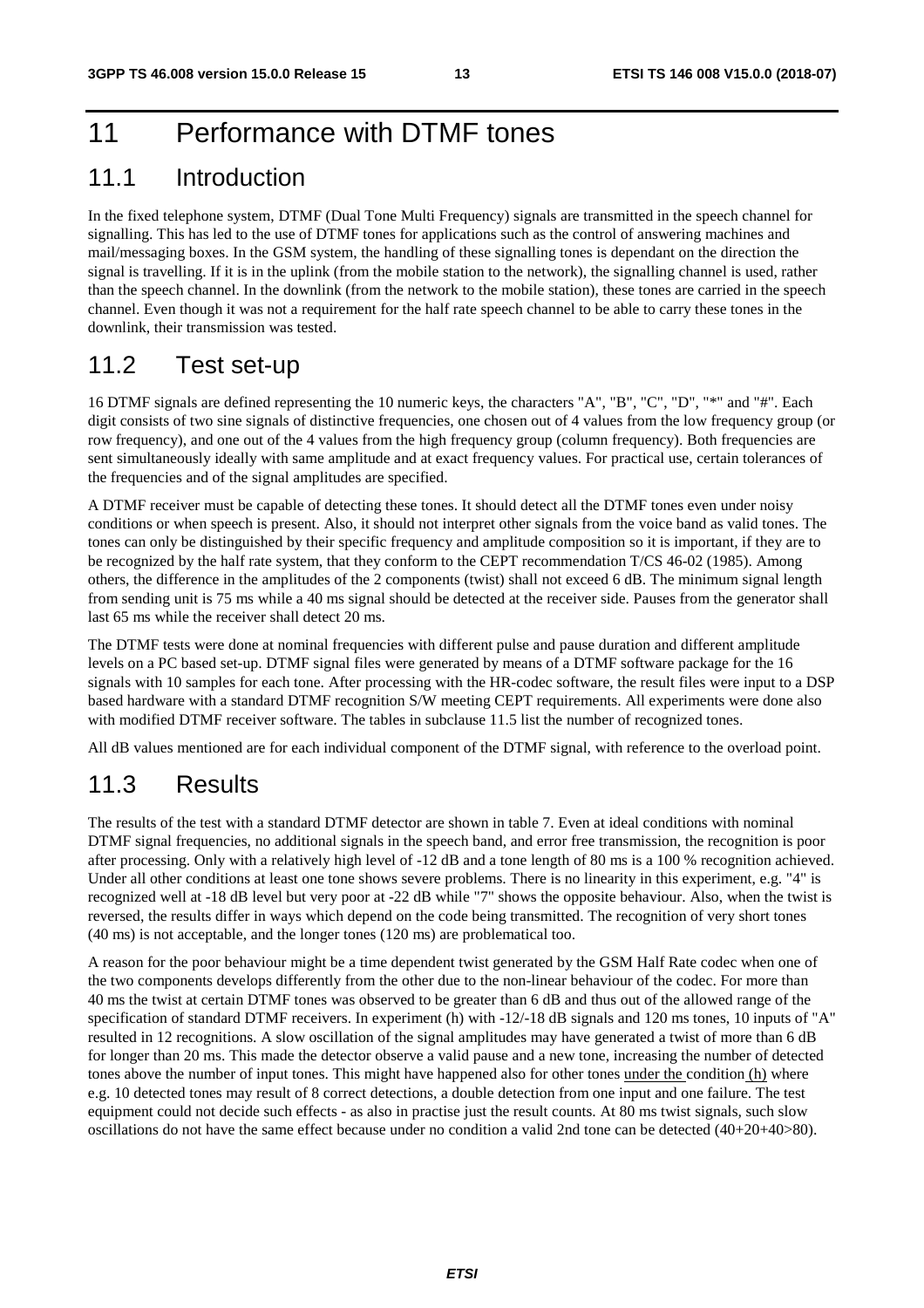Table 8 shows the results of the same experiments as described above with a DTMF detector tuned for recognition in GSM half rate speech codec transmission. Using knowledge of the possible reasons for detection errors in the tuned detector, the detection rate was improved. However, even at the still ideal signal conditions as described above, the results were not satisfactory where there was severe twist or short (40 ms) tones. Also, the modifications may well increase the acceptance of non-DTMF signals as valid DTMF tones. This, however, was not tested.

#### 11.4 Conclusions

With the standard detector the recognition rate averaged over all experiments was 74 %. The tuning of the detector for the half rate channel characteristics could improve the detection rate to 92 %. As all experiments still had rather ideal conditions, in real application an even lower rate for detection has to be assumed, also due to the misinterpretation of other signals in the modified detector.

In conclusion, a serious commercial application using DTMF in the speech channel should not be supported with the GSM half rate codec.

#### 11.5 Result tables of experiments with standard and modified DTMF detectors

The tables below list the numbers of detected tones from 10 input signals at each tested condition. For twist conditions, the pair of level figures indicate the level of row frequencies and column frequencies respectively.

| Condition\Tone                          |    | າ  |    | A    |    | 5  | 6  | в        |          | 8  | 9  | C     |          |      | #  | D  | <b>Total</b> |
|-----------------------------------------|----|----|----|------|----|----|----|----------|----------|----|----|-------|----------|------|----|----|--------------|
| (a) -12 dB, 40 ms                       | 5  | ົ  | 9  | 10   |    | 8  |    | 5        | 10       | 5  | 3  | 0     |          | 10   | 10 | 9  | 87           |
| (b) -12 dB, 80 ms                       | 10 | 10 | 10 | 10   | 10 | 10 | 10 | 10       | 10       | 10 | 10 | 10    | 10       | 10   | 10 | 10 | 160          |
| (c) -18 dB, 80 ms                       | 10 | 10 | 10 | 10   | 10 | 10 | 8  | 10       |          | 10 | 10 | 10    | 10       | 10   | 10 | 10 | 149          |
| (d) -22 dB, 80 ms                       | 10 | 10 | 10 | 10   | 4  | 10 | 10 | 10       | 10       | 10 | 10 | 10    | 10       | 10   | 10 | 10 | 154          |
| (e) 3 dB twist, -12/-15 dB, 80 ms       | 10 | 10 | 10 | 10   | 10 | 10 | 10 | 10       |          | 10 | 10 | 10    | 0        | 10   | 10 | 10 | 147          |
| (f) 6 dB twist, -12/-18 dB, 80 ms       | 0  |    |    | 10   | 0  | 10 | 0  | 10       | 0        | 10 | 0  | 4     |          | 0    | 10 |    | 55           |
| (g) 6 dB tw. reverse, -18/-12 dB, 80 ms | 10 | 10 | 4  | 10   | 6  | 3  |    | $\Omega$ | 0        |    | 10 | 10    | $\Omega$ |      | 6  | 10 | 79           |
| (h) 6 dB twist, -12/-18 dB, 120 ms      | 8  | 3  | 9  | 12   |    | 10 | 5  | 10       | $\Omega$ | 10 |    | 9     | 3        | 10   | 10 | 9  | 122          |
|                                         |    |    |    | note |    |    |    |          |          |    |    |       |          |      |    |    |              |
| Total                                   | 63 | 56 | 62 | 82   | 47 | 71 | 44 | 65       | 38       | 65 |    | 60 63 | l 33     | 60 I | 76 | 68 | 953          |

|  | Table 7: Summary of DTMF tests with standard DTMF detector |
|--|------------------------------------------------------------|
|--|------------------------------------------------------------|

NOTE: 10 input signals in this test case resulted in 12 recognized tones. An explanation is given in subclause 11.3.

#### **Table 8: Summary of DTMF tests with modified DTMF detector**

| <b>Condition\Tone</b>                     |    | כי |    | A  |    | 5  | 6  | в  |    | 8  | 9  |    |    |    | #  | D  | Total |
|-------------------------------------------|----|----|----|----|----|----|----|----|----|----|----|----|----|----|----|----|-------|
| $(a) -12$ dB, 40 ms                       | 9  | 10 | 8  |    |    | 8  | 4  | 10 | 10 | 10 | 8  | 9  | 8  | 10 | 6  | 8  | 119   |
| (b) $-12$ dB, 80 ms                       | 10 | 10 | 10 | 10 | 10 | 10 | 10 | 10 | 10 | 10 | 10 | 10 | 10 | 10 | 10 | 10 | 160   |
| $(c) -18$ dB, 80 ms                       | 10 | 10 | 10 | 10 | 10 | 10 | 10 | 10 | 10 | 10 | 10 | 10 | 10 | 10 | 10 | 10 | 160   |
| (d) -22 dB, 80 ms                         | 10 | 10 | 10 | 10 | 10 | 10 | 10 | 10 | 10 | 10 | 10 | 10 | 10 | 10 | 10 | 10 | 160   |
| (e) 3 dB twist, -12/-15 dB, 80 ms         | 10 | 10 | 10 | 10 | 10 | 10 | 10 | 10 | 10 | 10 | 10 | 10 | 10 | 10 | 10 | 10 | 160   |
| (f) 6 dB twist, -12/-18 dB, 80 ms         | 10 | 10 | 10 | 10 | 10 | 10 | 6  | 10 | 0  | 10 | 6  | 10 |    | 10 | 10 |    | 122   |
| (g) 6 dB tw. reverse, , -18/-12 dB, 80 ms | 10 | 10 | 10 | 10 | 10 | 10 | 10 | 10 |    | 10 | 10 | 10 |    | 0  | 10 | 10 | 144   |
| (h) 6 dB twist, -12/-18 dB, 120 ms        | 10 | 8  | 10 | 10 | 10 | 10 | 8  | 10 | 8  | 10 | 10 | 10 | 8  | 10 | 10 | 10 | 152   |
| Total                                     | 79 | 78 | 78 |    |    | 78 | 68 | 80 | 65 | 80 | 74 | 79 | 63 | 70 | 76 | 68 | 1177  |

## 12 Performance with signalling tones

The capability of the codec to transmit network information tones was assessed with 5 French signalling tones following the IUT-T recommendation: "Warn" tone, "Busy" tone, "Ring" tone, "Inf" tone and "Pay" tone (tones of length 200 ms to 1s and silences between tones of length 30 ms to 4 s).

All signalling tones are recognized. However, the half rate codec introduces a very audible distortion and performs significantly worse than the full rate codec.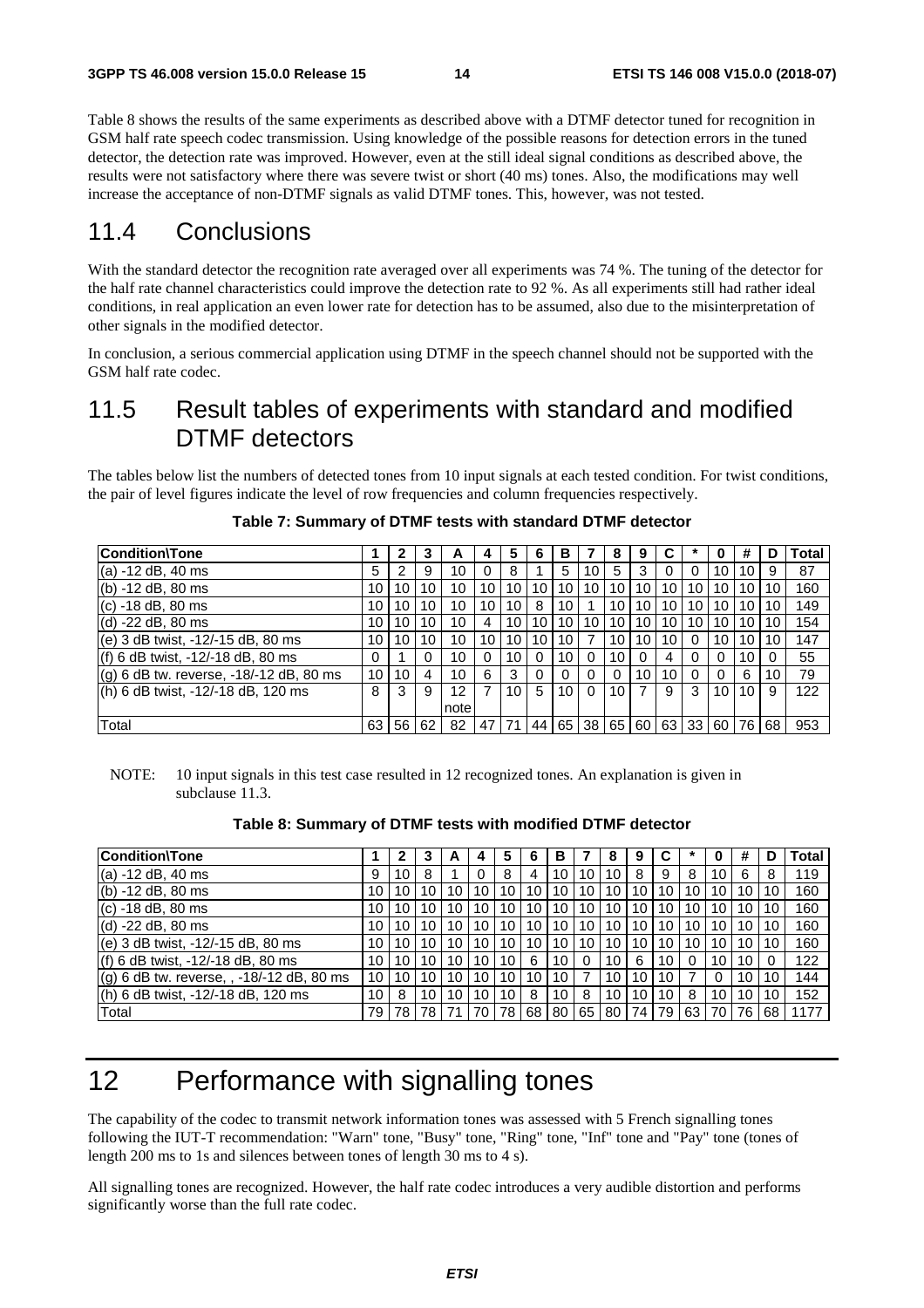None of the tones is perturbed by the VAD/DTI system.

## 13 Delay

[tbd]

# 14 Frequency response

The frequency response of the GSM half rate codec, has been evaluated by computing the logarithmic gain.

The codec has been tested in error free condition only, without DTX associated, by independently processing 198 sine waves files spaced by 20 Hz and spanning the range between 50 to 3 990 Hz. Each file had a duration of 8 seconds and the input signal level was fixed at -22 dB ( $V_{\text{max}} = 2$  603).

The gain of the codec has been calculated by means of the formula:

$$
gain = 10 * log_{10}\left(\frac{\sum_{i} (out_i)^2}{\sum_{i} (inp_i)^2}\right)
$$

Figures 1 and 2 report the logarithmic gain for the whole range of tones considered and for telephone bandwidth respectively.

Both figures show that the codec provide a flat frequency response in the telephone bandwidth, with the algorithmic gain confined in the range 0,2 dB with a very few outliers.

The highest attenuation observed is 0,65 dB and occurs at 1 150 Hz.

It shall be noted that small deviations from these figures can be observed by using different levels and/or different initial phases for the sinewave signals.



**Figure 1: Frequency response for the whole bandwidth considered**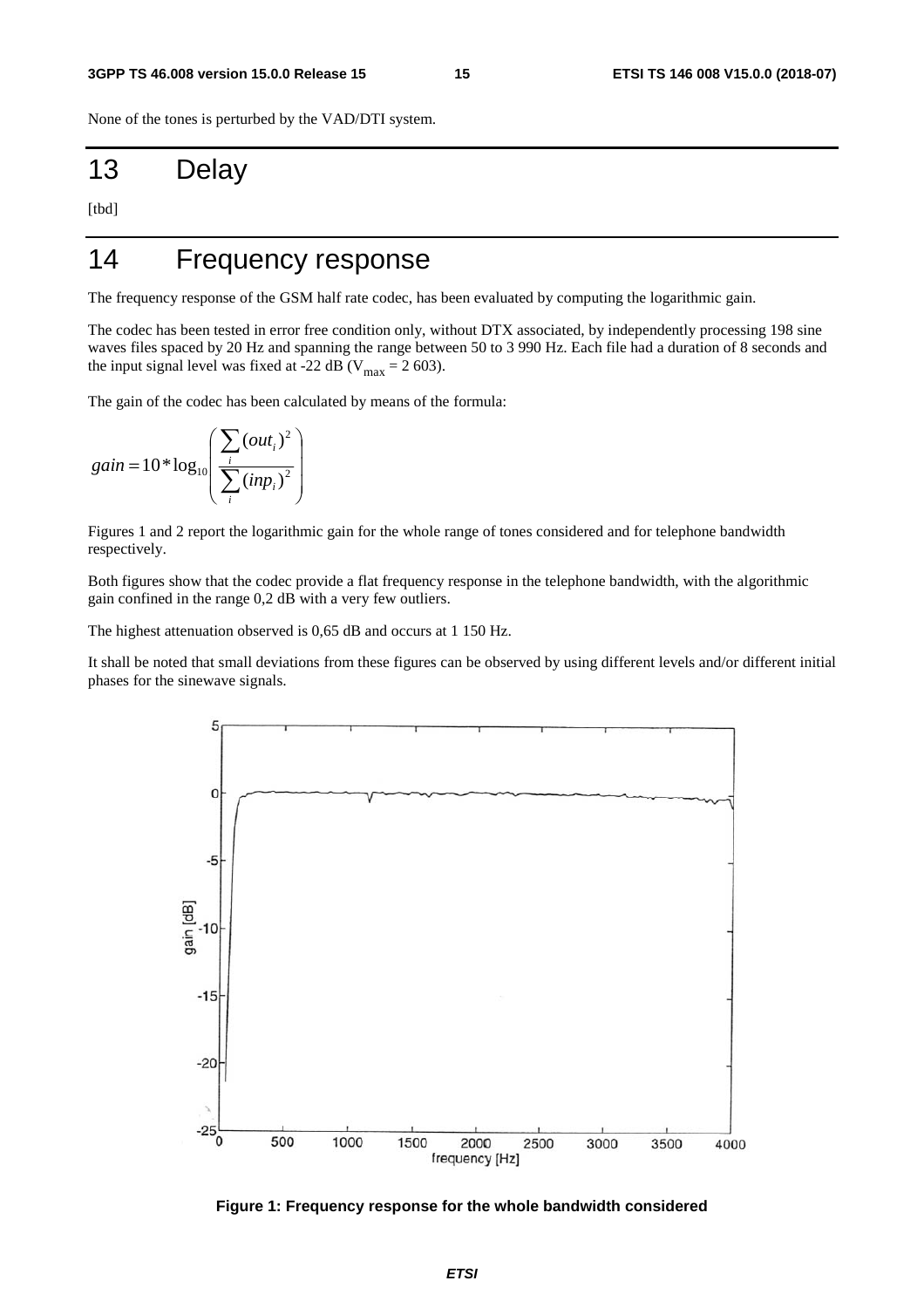

**Figure 2: Frequency response in the telephone bandwidth** 

# 15 Half Rate codec complexity

The complexity of the half rate codec is characterized by the 3 following items:

- the number of cycles;
- the data memory size;
- the program memory size.

The values of these different figures depend on a specific DSP implementation. Nevertheless, the results obtained by the C description analysis can be used as references.

The speech transcoding functions are specified using a set of basic arithmetic operations. The wMOPs figure quoted is a weighted sum of the operations required to perform transcoding. The weight assigned to each operation is representative of the number of instruction cycles required to perform that operation on a typical DSP device.

The complexity range of the half rate codec is approximately 4,5 times that of the full rate codec.

The number of cycles required by the half rate algorithm is highly dependent on the values of input samples. The execution time of an average and an extreme input case may differ by up to 20 %.

That is why, to evaluate the complexity, it is necessary to compute the theoretical worst case, i.e. the maximum possible number of cycles, and not just observe the results of a simulation.

The principal figures of this evaluation are the following: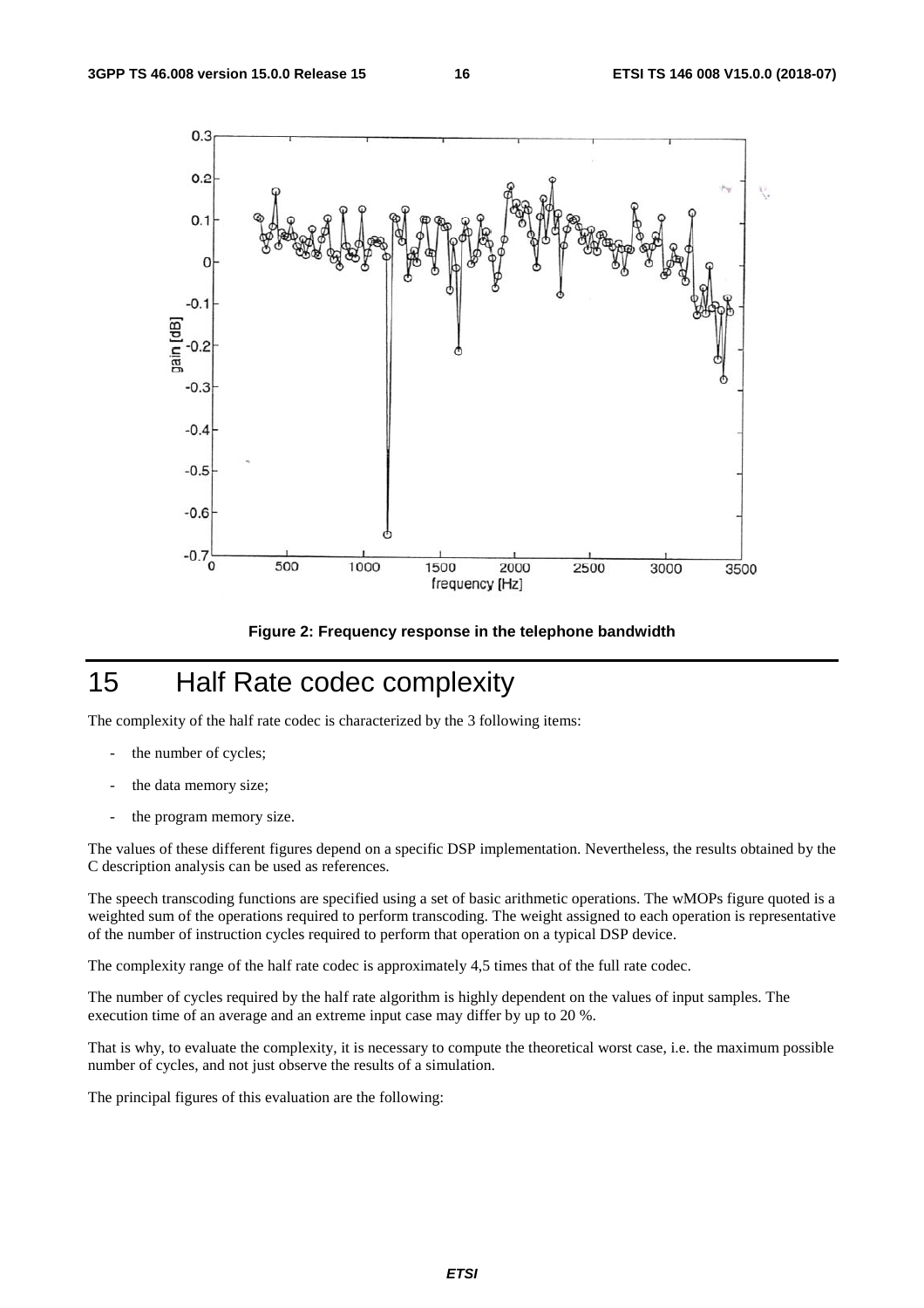|                                                                 | <b>Theoretical worst</b><br>case wMOPs | Data RAM (note)<br>(16 bits words) | Data ROM<br>(constants)<br>(16 bits words) | <b>Program ROM</b><br>(assembly)<br>instructions) |
|-----------------------------------------------------------------|----------------------------------------|------------------------------------|--------------------------------------------|---------------------------------------------------|
| Speech and channel half rate<br>codec (excluding DTX functions) | 21.2                                   | 5 0 0 2                            | 8 7 8 1                                    | 8 000-12 000                                      |
| Ratio half rate vers, full rate                                 | 4,5                                    | 2,4                                |                                            |                                                   |

#### **Table 9: Principal figures of evaluation**

# 16 Summary of results from characterization Phase 1 and 2

The whole set of individual and global data were extensively analysed and discussed within the TCH-HS expert group. The effects of different factors and their interactions were subject to analysis of variance (ANOVA). Tables 10 to 14 report the results obtained in 9 experiments.

#### 16.1 Summary of Results From Characterization Phase 1

The whole set of individual and global data were extensively analysed and discussed within the TCH-HS expert group. The effects of different factors and their interactions were subject to analysis of variance (ANOVA). Tables 10 to 14 report the results obtained in 9 experiments.

#### **Table 10: Summary of Characterization Phase 1 Results - Differential Q values**

| Diff Q (dB)    |                              |                |              |  |  |  |  |
|----------------|------------------------------|----------------|--------------|--|--|--|--|
| exc.           | EP <sub>3</sub>              | Noise only     | All          |  |  |  |  |
| (UPCM, No-IRS) | (A law-IRS and UPCM, No-IRS) |                |              |  |  |  |  |
| Exp. $1 - 3$   | $Exp. 1 - 3$                 | Exp. 4 and $5$ | Exp. $1 - 5$ |  |  |  |  |
| $-1.09$        | $-1.45$                      | $-3.01$        | $-2.29$      |  |  |  |  |

NOTE: The figures indicate DQ values in dB averaged over input level,

where  $DQ = Q_{HR} - Q_{FR}$ .

#### **Table 11: Summary of Characterization Phase 1 Results (Exp. 1, 2 and 3)**

|             |                 | <b>Single</b> | <b>Encoding</b> | <b>Conditions</b> | <b>Tandeming</b> | <b>Conditions</b> | All      | All     |
|-------------|-----------------|---------------|-----------------|-------------------|------------------|-------------------|----------|---------|
| Audio part  | EP <sub>0</sub> | <b>EP0/1</b>  | EP0/1/2         | EP0/1/2/3         | EP <sub>0</sub>  | <b>EP0/1</b>      | exc. EP3 |         |
| 1.A-Law IRS | $+0.01$         | $-0.32$       | $-0.43$         | $+0.12$           | $-0.32$          | $-0.34$           | $-0.41$  | $+0.02$ |
| 2.NoIRS.    | $-2.16$         | $-2.13$       | $-1.82$         | $-0.90$           | $-4.98$          | $-4.50$           | $-2.49$  | $-1,62$ |
| LinearPCM   |                 |               |                 |                   |                  |                   |          |         |
| 1 and 2.    | $-1,08$         | $-1.22$       | $-1,12$         | $-0.39$           | $-2.65$          | $-2.42$           | $-1.45$  | $-0.80$ |

NOTE: Dependence on Specific Conditions without Background Noise. The figures indicate DQ values in dB averaged over input level,

where  $DQ = Q_{HR} - Q_{FR}$ .

#### **Table 12: Summary of Characterization Phase 1 Results (Exp. 4** and **5)-**

| Audio<br>part    | <b>Office</b><br><b>Babble</b> | Vehicle | <b>Traffic</b> | <b>No Tandeming</b> | With<br>Tandeming | All     |
|------------------|--------------------------------|---------|----------------|---------------------|-------------------|---------|
| <b>A-Law IRS</b> | $-2.64$                        | $-3.19$ | $-3.20$        | $-2.10$             | $-3.93$           | $-3,01$ |

NOTE: Differential Q values in Noise Conditions. The figures indicate DQ values in dB averaged over input level,

NOTE: The Data RAM figure can be split in 2 parts: the static variables: 2 100 words; and the dynamic variables (i.e. local to a procedure): 2 900 words.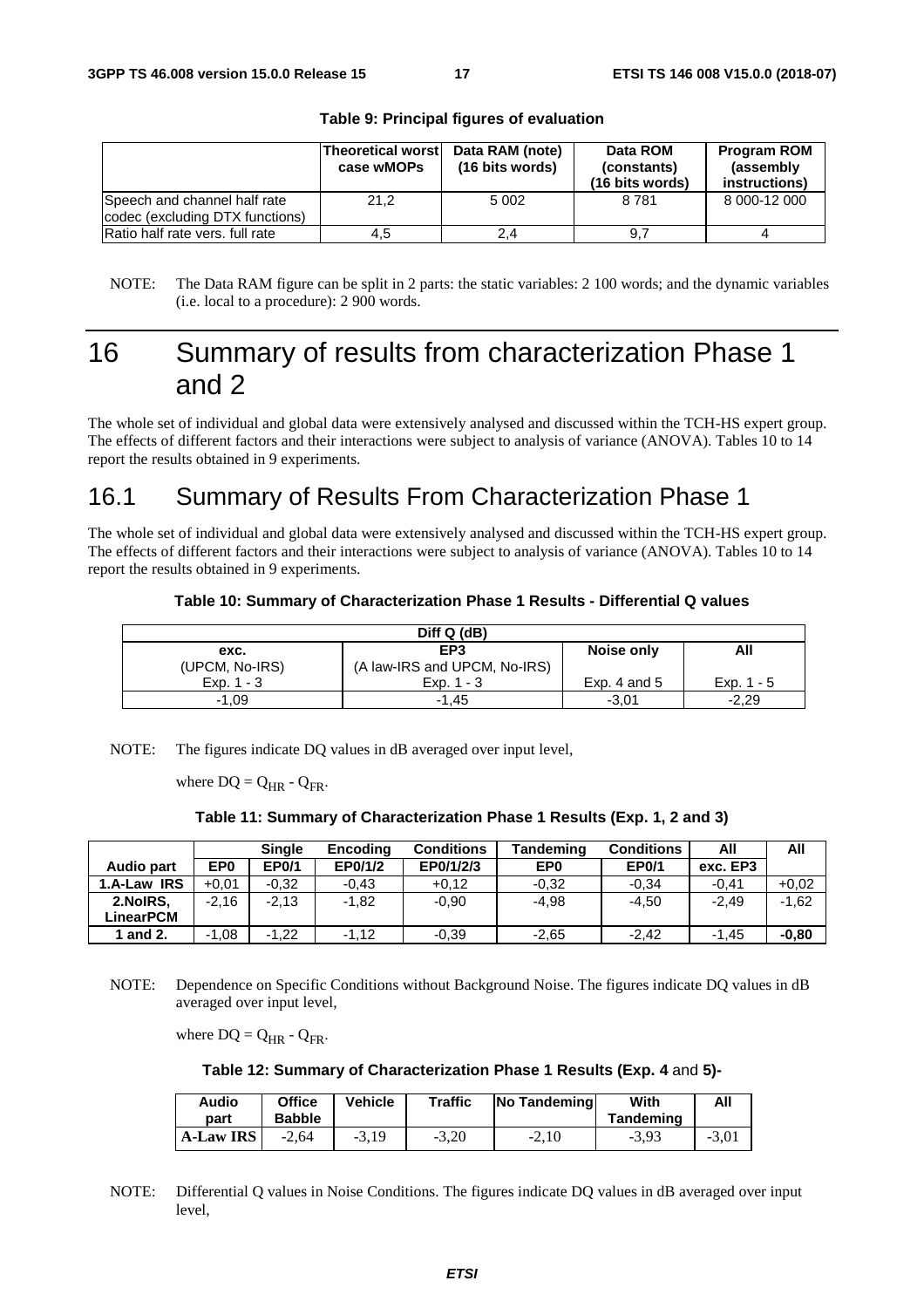where  $DQ = Q_{HR} - Q_{FR}$ .

#### **Table 13: Summary of Characterization Phase 1 Results - Significant differences (Experiment 1 to Experiment 5)**

| Laboratory   | <b>Experiment 1</b> | <b>Experiment 2</b> | <b>Experiment 3</b> | <b>Experiment 4</b> | <b>Experiment 5</b> |
|--------------|---------------------|---------------------|---------------------|---------------------|---------------------|
| ВT           | $HR = FR$           | HR < FR             | HR < FR             | HR < FR             |                     |
| <b>CNET</b>  |                     |                     |                     |                     | HR < FR             |
| <b>CSELT</b> | $HR = FR$           | $HR = FR$           | $HR = FR$           | x                   | HR < FR             |
| Deutsche     | $HR = FR$           | $HR = FR$           | HR < FR             | HR < FR             |                     |
| Telekom      |                     |                     |                     |                     |                     |
| Global       | $HR = FR$           | HR < FR             | HR < FR             | HR < FR             | HR < FR             |

NOTE: See legend in subclause 16.2 for symbol explanation.

#### 16.2 Summary of Results From Characterization Phase 2

#### **Table 14: Summary of Characterization Phase 2 Results (Experiment 6 to Experiment 9)**

| Subject:     | qdu                           | <b>Tandeming with</b><br>other Standards | <b>Talker</b><br>Dependency | <b>DTX Functions</b>                                              |
|--------------|-------------------------------|------------------------------------------|-----------------------------|-------------------------------------------------------------------|
| Laboratory   | Experiment 6                  | <b>Experiment 7</b>                      | Experiment 8                | Experiment 9                                                      |
| <b>BT</b>    |                               | $H$ R+any < any+HR                       | lsee clause 9               | DTX operation appears to be<br>satisfactory.                      |
| <b>CNET</b>  |                               | $H$ R+any < any+HR                       |                             | DTX fairly satisfactory, concerns<br>over CNI.                    |
| <b>CSELT</b> | $HR = FR$<br>$H$ R+HR < FR+FR |                                          |                             | DTX satisfactory, concerns over<br>CNI and comfort noise quality. |
| <b>DBP</b>   | $HR = FR$<br>$HR+HR = FR+FR$  |                                          | see clause 9                | DTX fairly satisfactory, concerns<br>over comfort noise quality.  |

**Legend** 

#### **Symbol Definition**

| $=$          | no significant difference at the 95 % confidence level       |
|--------------|--------------------------------------------------------------|
| <b>HR</b>    | Half rate codec                                              |
| <b>FR</b>    | Full rate codec                                              |
| $\mathbf{X}$ | Experiment not performed by laboratory                       |
| HR < FR      | HR significantly worse than FR at the 95 % confidence level. |
| any          | All tested codecs, except HR (G.726 [2], G.728 [3], and FR)  |

The candidate codec performed equally well or slightly worse than the full rate for most cases, the overall figure of merit being **-0,8 dB** (weighted) signal-to-quantization distortion (without taking into account the noise conditions). The requirement was to provide a half rate standard with speech quality approximately equivalent to the GSM full rate codec with 1 dB of tolerance in terms of equivalent (weighted) signal-to-quantization distortion.

Under UPCM No IRS audio part conditions, particularly when tandemed, the full rate performed consistently better than the half-rate.

In environmental noise conditions, formal tests using two different methods, ACR and DCR were used to determine the difference in performance between the full and half-rate systems. It was found that differential Q (dB) values (comparing full and half-rate codecs) are more pronounced when using the DCR procedure than when using the ACR procedure, leading to a larger measured difference between the systems in the DCR experiments. The half-rate always performed worse than the full rate under the noise conditions, often with the difference in performance falling outside the -3 dB limit.

TCH-HS significantly improved the methodology for measuring subjectively the performance of candidate codec. Since the most important requirements set by SMG and tested by TCH-HS were met by the optimized algorithm, SMG approved the optimized codec.

Further information can be found in annex A reference 9).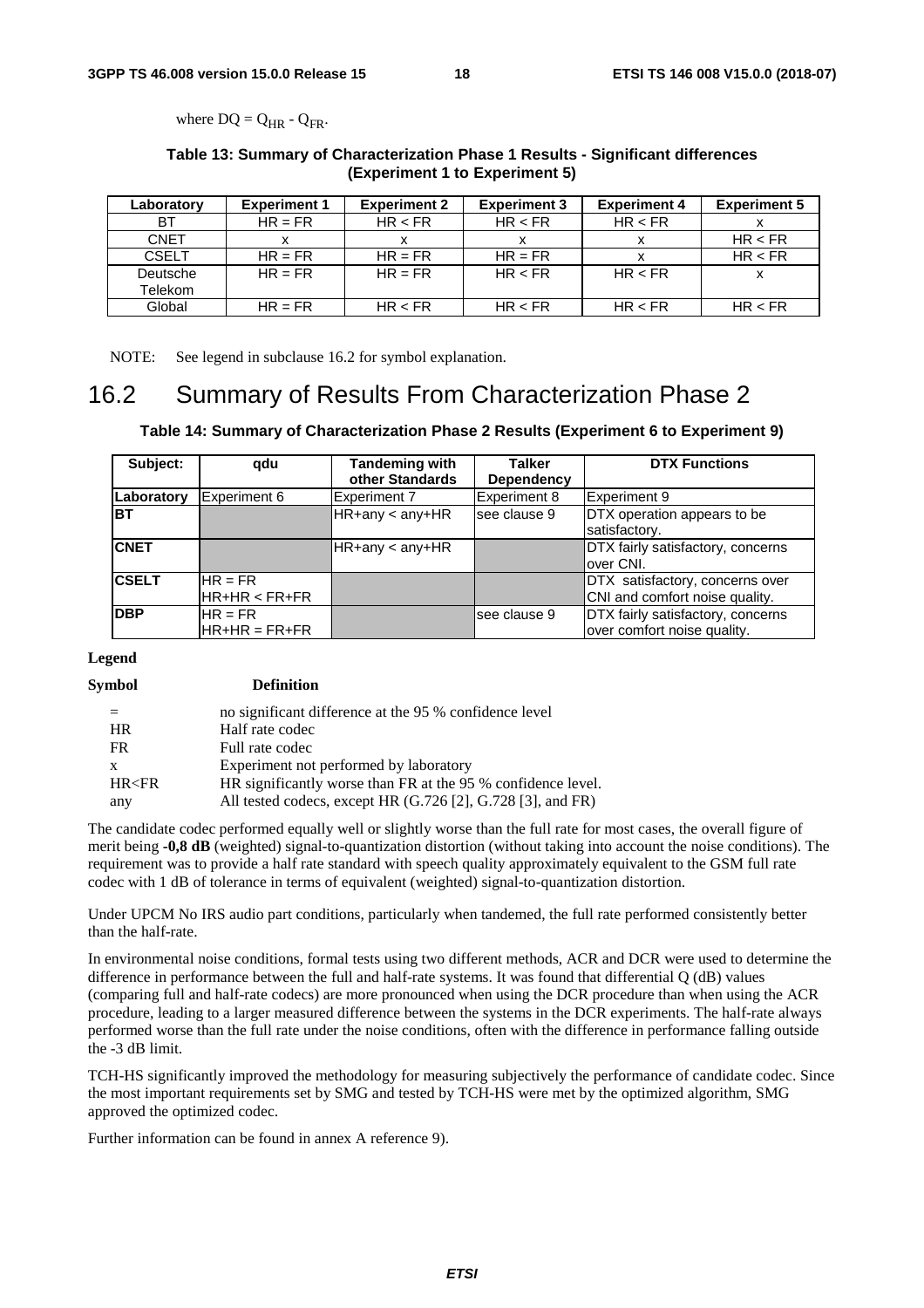# 16.3 Conclusion

A subjective test methodology for the quality assessment of ETSI's half rate algorithm has been implemented, based on listening opinion tests.

The test methodology reflected international telephony assessment methods that are described extensively in the ITU-T Series P Recommendations, and that have shown to be suitable for characterizing both the GSM full rate and half rate algorithm performance. Results of tests conducted by several organizations showed consistency when normalized to Equivalent Q, in terms of the relative performance of the half rate algorithm and full rate RPE-LTP, removing the effect of differences in absolute performance, due to different languages, interpretation of quality scales, etc.

By considering the average performance across all countries, it was concluded that the half rate algorithm performance was comparable to RPE-LTP in all the experimental conditions tested, except for tandeming and background noise conditions, and met the initial requirements set out by SMG.

The results confirmed that the performance of the half rate codec falls short of that normally experienced on the PSTN.

For network planning purposes, it is proposed that the same rules will be adopted as for RPE-LTP, which will be adequate for most applications.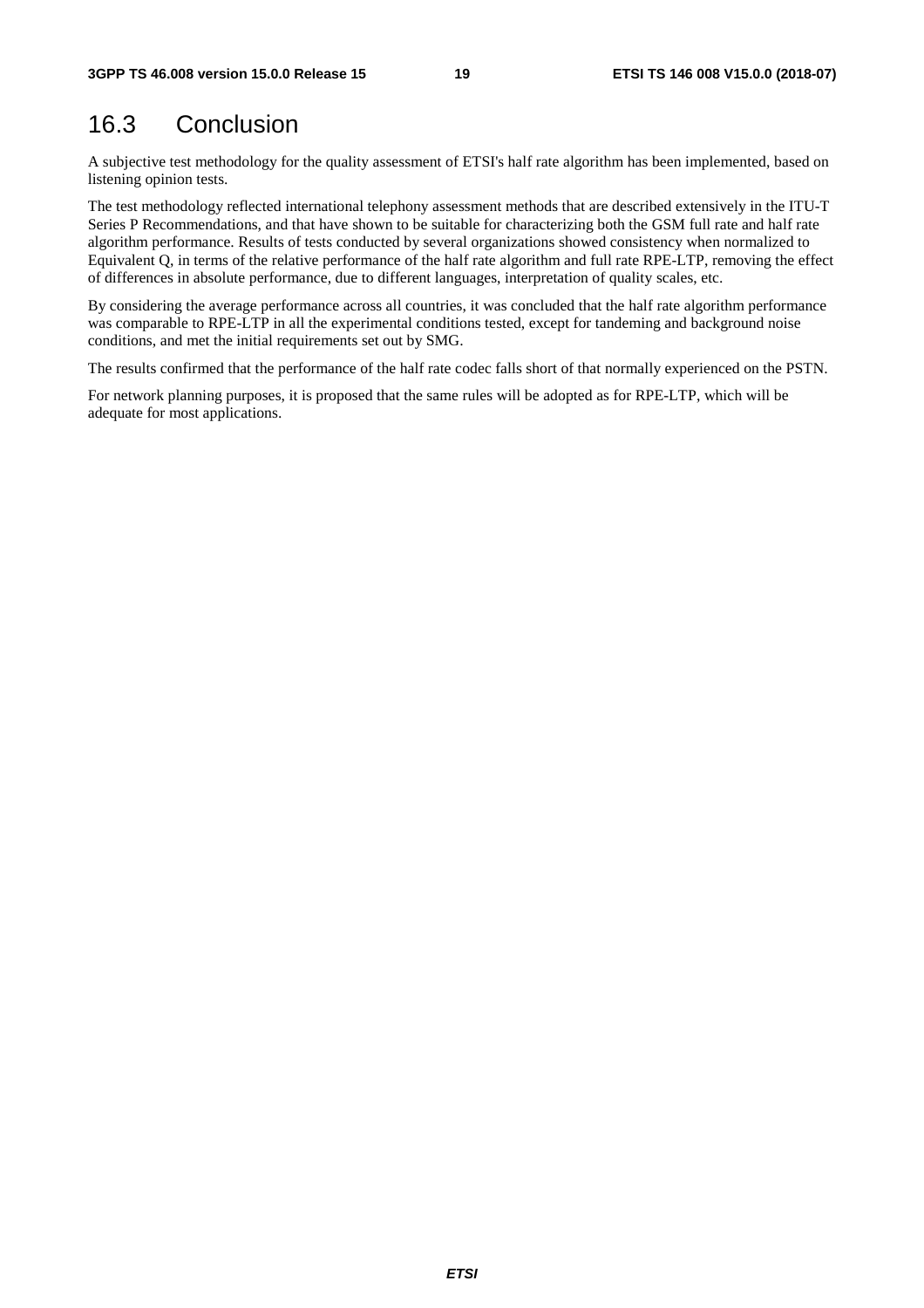# Annex A: Bibliography

| 1) | IEEE Proceedings. GLOBECOM'84, Vol. 2, pp.778-785, G. Williams and H. Suyderoud (1984):<br>"Subjective performance evaluation of the 32-kbit/s ADPCM algorithm".                                                                                           |
|----|------------------------------------------------------------------------------------------------------------------------------------------------------------------------------------------------------------------------------------------------------------|
| 2) | IEEE Proceedings GLOBECOM '86, Houston, Texas, pp. 599-604, G. Modena, A. Coleman, P.<br>Coverdale, P. Usai (1986): "Subjective performance evaluation of the 64 kbit/s (7 kHz) audio<br>coder".                                                           |
| 3) | A. Coleman, N. Gleiss, P. Usai, Speech Communication, Vol. 7, pp. 151-166, (June 1988): "A<br>subjective testing methodology for evaluating Medium Rate Codecs for Digital Mobile Radio<br>applications".                                                  |
| 4) | IEEE Proceedings GLOBECOM '89, Dallas, Texas, pp. 1075-1079, A. Coleman, N. Gleiss, J.<br>Sotscheck, H.Scheuermann, P. Usai (1989): "Subjective performance evaluation of the RPE-LTP<br>codec for the Pan-European cellular digital mobile radio system". |
| 5) | C. South et alii (1993), Speech Communication Vol. 13, pp.113-132: "Subjective Test<br>Methodology for a 16 kbit/s Speech Coder".                                                                                                                          |
| 6) | ITU-T Recommendation P.80 (1992): "Methods for subjective determination of transmission<br>quality".                                                                                                                                                       |
| 7) | ITU-T Recommendation P.81 (1988): "Modulated Noise Reference Unit",                                                                                                                                                                                        |
| 8) | ITU-T Recommendation P.83 (1992): "Subjective performance assessment oftelephone-band and<br>wideband digital codecs"                                                                                                                                      |
| 9) | ICC '95, Session 2.2.2, P. Usai et alii (June 1995): "Subjective performance evaluation of the GSM<br>Half Rate Speech Coding Algorithm (with voice signals)".                                                                                             |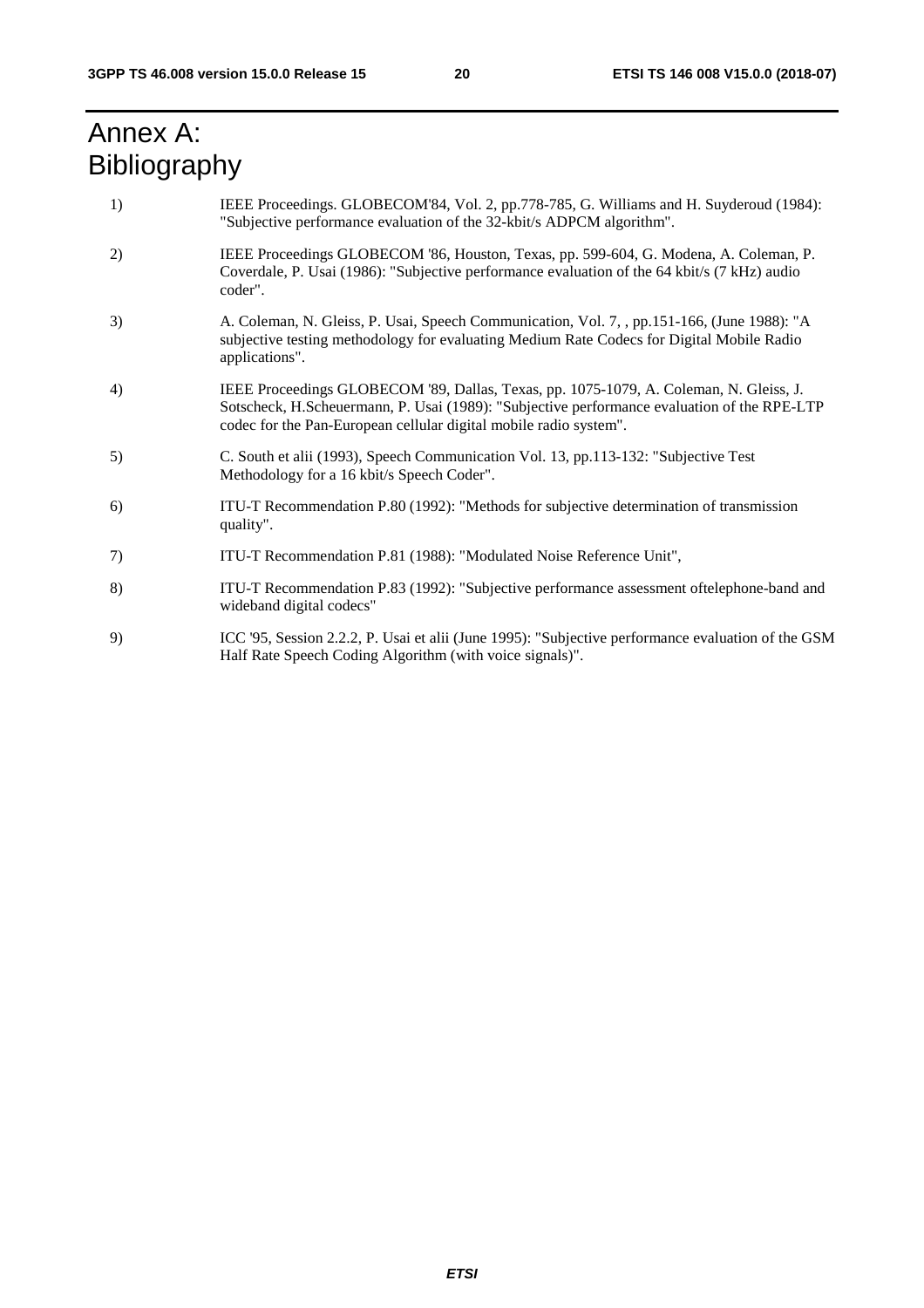# Annex B: Change history

| <b>Change history</b> |              |         |                            |                    |                         |  |  |
|-----------------------|--------------|---------|----------------------------|--------------------|-------------------------|--|--|
| SMG No.               | TDoc.<br>No. | CR. No. | <b>Section</b><br>affected | <b>New version</b> | <b>Subject/Comments</b> |  |  |
| SMG#16                |              |         |                            | 4.0.0              | <b>ETSI Publication</b> |  |  |
| <b>SMG#20</b>         |              |         |                            | 5.0.0              | Release 1996 version    |  |  |
| <b>SMG#27</b>         |              |         |                            | 6.0.0              | Release 1997 version    |  |  |
| <b>SMG#29</b>         |              |         |                            | 7.0.0              | Release 1998 version    |  |  |
| <b>SMG#31</b>         |              |         |                            | 8.0.0              | Release 1999 version    |  |  |

|             | <b>Change history</b> |  |  |  |                                     |            |            |
|-------------|-----------------------|--|--|--|-------------------------------------|------------|------------|
| <b>Date</b> | TSG#                  |  |  |  | TSG Doc. CR   Rev   Subject/Comment | <b>Old</b> | <b>New</b> |
| 03-2001     | 11                    |  |  |  | Version for Release 4               |            | 4.0.0      |
| 06-2002     | 16                    |  |  |  | Version for Release 5               | 4.0.0      | 5.0.0      |
| 12-2004     | 26                    |  |  |  | Version for Release 6               | 5.0.0      | 6.0.0      |
| 06-2007     | 36                    |  |  |  | Version for Release 7               | 6.0.0      | 7.0.0      |
| 12-2008     | 42                    |  |  |  | Version for Release 8               | 7.0.0      | 8.0.0      |
| 12-2009     | 46                    |  |  |  | Version for Release 9               | 8.0.0      | 9.0.0      |
| 03-2011     | 51                    |  |  |  | Version for Release 10              | 9.0.0      | 10.0.0     |
| 09-2012     | 57                    |  |  |  | Version for Release 11              | 10.0.0     | 11.0.0     |
| 10-2012     |                       |  |  |  | Replacement of figures 1 and 2      | 11.0.0     | 11.0.1     |
| 09-2014     | 65                    |  |  |  | Version for Release 12              | 11.0.1     | 12.0.0     |
| 12-2015     | 70                    |  |  |  | Version for Release 13              | 12.0.0     | 13.0.0     |

|         | <b>Change history</b> |                          |            |                          |  |                                |                |  |
|---------|-----------------------|--------------------------|------------|--------------------------|--|--------------------------------|----------------|--|
| Date    | <b>Meeting</b>        | <b>TDoc</b>              | <b>ICR</b> |                          |  | <b>Rev Cat Subject/Comment</b> | <b>New</b>     |  |
|         |                       |                          |            |                          |  |                                | <b>version</b> |  |
| 03-2017 | SA#75                 |                          |            |                          |  | Version for Release 14         | 14.0.0         |  |
| 06-2018 | SA#80                 | $\overline{\phantom{0}}$ |            | $\overline{\phantom{0}}$ |  | Version for Release 15         | 15.0.0         |  |